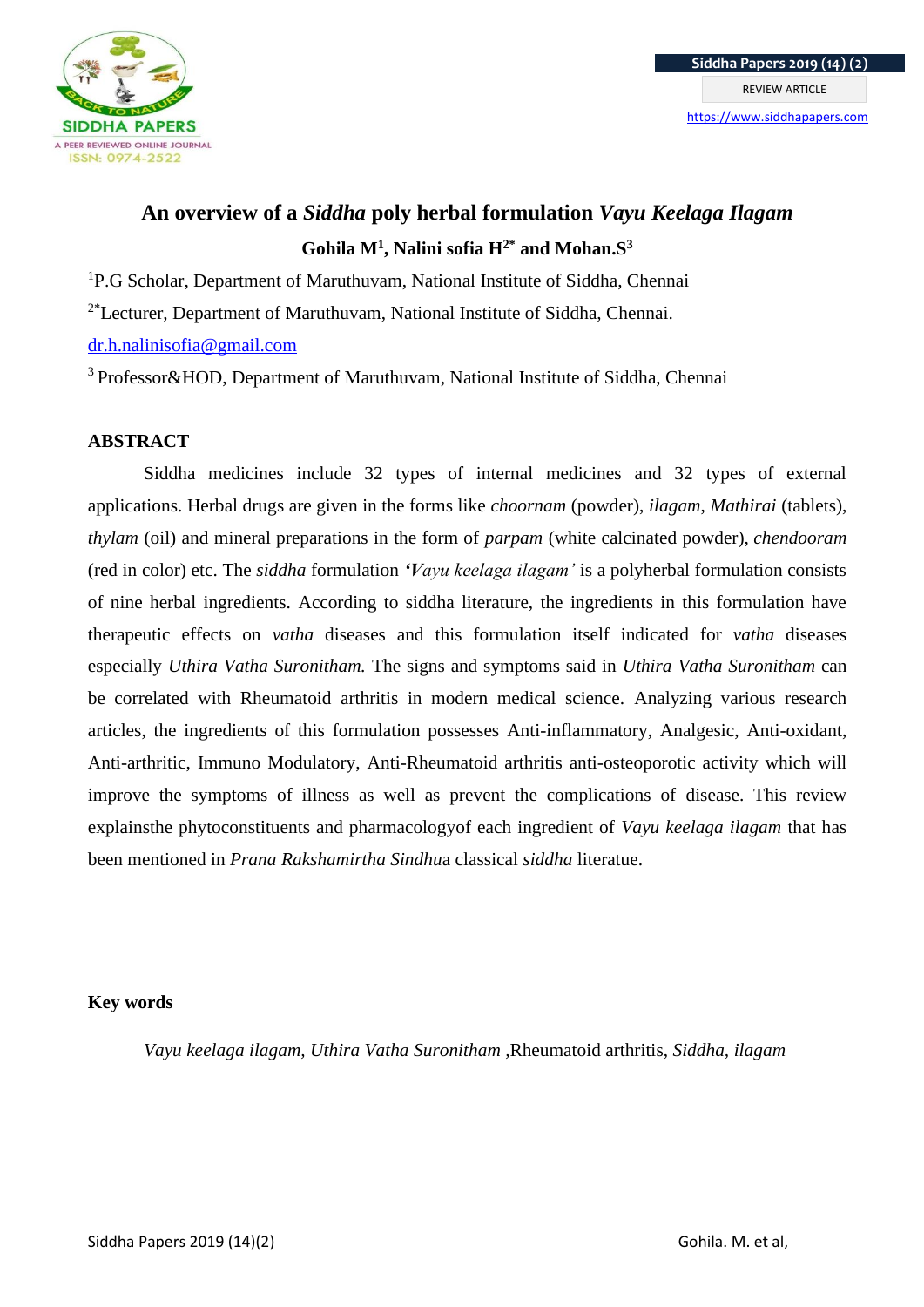## **INTRODUCTION**

India also boasts of traditional system of medicine like *Ayurveda, Siddha, Unani* etc., The siddha system has been practiced mostly in South India, especially in Tamilnadu. The term Siddha is derived from *'Siddhi',* which means accomplished, achievement and attainment of perfection. This Siddha medicine had works were bestowed by the greatest *Siddhars*, after attaining spiritual knowledge through physical perfection and spiritual salvation.As per the Siddha literature *Vali, Azhal* and *Iyam* (i.e.*Vatham ,Pitham* and *Kapham*) are the three humours ,which are the life constitution of the body. i.e., *vali* for creation, *Azhal* for protection and *Iyam* for destruction of our body. The essential of Siddha medicine based on the five elements (Earth, Water, Fire, Air and Space) and three constitutions (*Vali, Azhal* and *Iyam*). Siddha drug classified into 2 types –Internal and external medicine, each type consist of 32 forms. Siddha drugs belong to herbal, mineral, metal or herbomineral and animal origin. *Ilagam* is one of herbal based internal medicine. Shelf life of *Ilagam* is 6 months. Siddha system of medicine has better answer for many of the refractory diseases, i.e. Diabetes mellitus, Cancer, Rheumatoid arthritis etc., while western medicine hardly cures. In the western system of medicine certain diseases can neither be prevented nor cured. Some of the traditional Siddha drugs may also have high effectiveness in certain ailments.

Yugi the *Siddhar* describes Vali azhal keel vayu as, it is a chronic disorder of the joints with palpable systemic involvement characterized by pain and swelling of the ankle, knee and smaller joints of the hand. Pain and tenderness present in minor joints, fever and loss of appetite. The signs and symptoms said in *Uthira Vatha Suronitham* can be correlated with Rheumatoid arthritis in modern medical science. Rheumatoid arthritis is a chronic, systemic inflammatory disorder that may affect many tissues and organs, but initially attacks the synovial joints. Although the cause of rheumatoid arthritis is unknown, autoimmunity plays a major role in chronicity and prognosis of the disease and it is considered a systemic autoimmune disease. It can be a disabling and painful condition, which leads to substantial loss of functioning and mobility if not adequately treated. In modern medical science the treatment for Rheumatoid arthritis includes Disease – modifying antirheumatic drugs (DMARDs), anti – inflammatory agents and analgesics.

*Vayu keelaga ilagam* is apoly herbal siddha formulation said in the siddha text "*Prana Rakshamirtha Sindhu*" especially in the treatment of *Uthira Vatha Suronitham* (Rheumatoid arthritis). The ingredient of this formulation includes*Parangipattai* (Smilax china.Linn), *VenKodivelivearpattai* (Plumbago zeylanica.Linn), *Sanganvearpattai* (Azematetrantha. Linn), *Seemaiamukkarakizhangu* (Withania somnifera .Linn), *Chukku* (Zingiber officinale .Linn) *Milagu* (Pippernigram .Linn), *Thippili* (Piper longam .Linn), *Elakkai* (Elettaria cardamomum .Linn),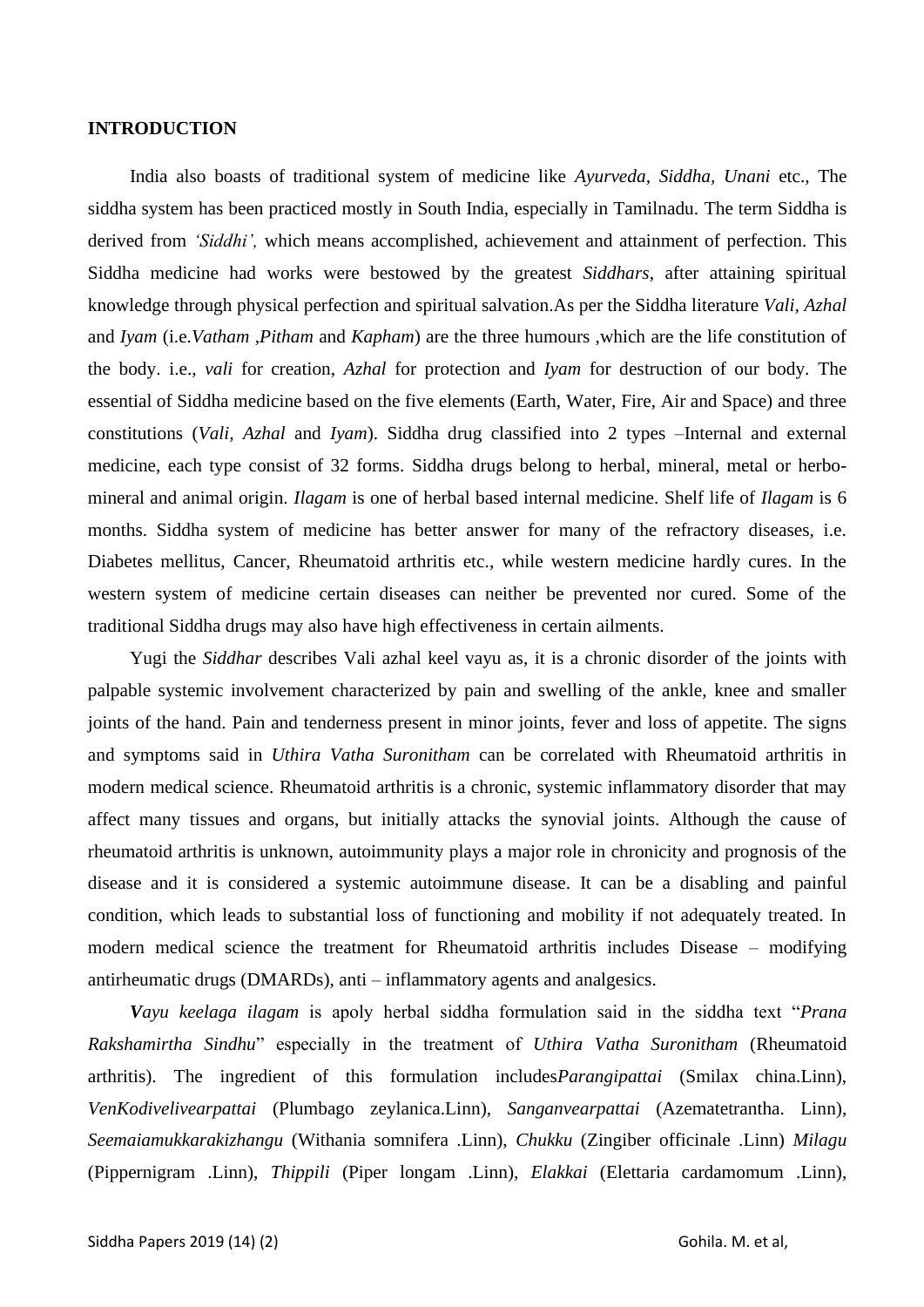*Seeragam*(Cuminumcyminum .Linn). These ingredients have therapeutic effect on *vali noigal* said in *Yugi vaidhya chinthamani.* Analyzing various research articles, the ingredients of this formulation possesses Anti-inflammatory, Analgesic<sup>,</sup> Anti-oxidant, Anti-arthritic, Immuno Modulatory, Anti-Rheumatoid arthritis anti-osteoporotic activity which will improve the symptoms of illness as well as prevent the complications of disease. This review paper deals with the herbs used as ingredients in this formulation with scientific data.

|  |  |  | Table 1. Description of phytopharmacology of VAYU KEELAGA ILAKAM |  |  |
|--|--|--|------------------------------------------------------------------|--|--|
|--|--|--|------------------------------------------------------------------|--|--|

| S. | <b>PLANTS</b>                                                    | <b>BOTANICAL</b>                             | <b>PART</b>  | <b>PHYTOCHEMICAL</b>                                                                                                                                                                                                                                                                           | <b>ACTIVITIES</b>                                                                                                                                                                                                                                                                                                                                                                         |
|----|------------------------------------------------------------------|----------------------------------------------|--------------|------------------------------------------------------------------------------------------------------------------------------------------------------------------------------------------------------------------------------------------------------------------------------------------------|-------------------------------------------------------------------------------------------------------------------------------------------------------------------------------------------------------------------------------------------------------------------------------------------------------------------------------------------------------------------------------------------|
| NO | <b>NAME</b>                                                      | <b>NAME</b>                                  | <b>USED</b>  | S                                                                                                                                                                                                                                                                                              |                                                                                                                                                                                                                                                                                                                                                                                           |
|    |                                                                  | <b>&amp;FAMILY</b>                           |              |                                                                                                                                                                                                                                                                                                |                                                                                                                                                                                                                                                                                                                                                                                           |
| 1. | Parangi<br>pattai<br>(China root)                                | Smilax<br>china.Linn<br>Liliaceae            | Rhizom<br>e  | Prosapogenin-A<br>of<br>Diosin, Dioscin, G<br>racillin,<br>Me-protogracellin,<br>Me-protodioscin and<br>22 hydroxy -analog,<br><b>Beta</b><br>sitosterol<br>glucoside,<br>Smilaxin, Two<br>Forustan<br>and<br>one<br>spirostane glycosides<br>Tannins, Carbohydrate<br>s and $\text{gums}^1$ . | Anti-inflammatory <sup>2,3</sup><br>Analgesic <sup>3</sup><br>Anti-oxidant4,5<br>Anti-cancer <sup>6</sup><br>Hepatoprotective <sup>7</sup><br>Anti-diabetic <sup>8</sup><br>Anti-obesity <sup>9</sup><br>Anti-hyperuricaemic <sup>10</sup><br>Nephro protective 10<br>Alternative <sup>11</sup><br>Anti-syphilitic <sup>11</sup><br>Aphrodisiac <sup>11</sup><br>Depurative <sup>11</sup> |
| 2. | Kodivelivea<br>r<br>Pattai<br>(Lead wort<br>Ceylon lead<br>wort) | Plumbago<br>zeylanica.Linn<br>Plumbaginaceae | Root<br>bark | Plumbagin,<br>3-Chloroplumbagin,<br>2,3 biplumbagin,<br>6,6biplumbagin,<br>Zeylinone, Isizeylinone<br>Chitranone,<br>Droserone, Plumbagic<br>acid,                                                                                                                                             | Anti-Inflammatory <sup>14</sup><br>$\bullet$<br>Analgesic <sup>15</sup><br>Anti-arthritic <sup>16</sup><br>Anti $-\alpha x \mathrm{i} \mathrm{d} \mathrm{a} \mathrm{n} \mathrm{t}^{17}$<br>Immuno<br>$\bullet$<br>modulatory <sup>18,19,20</sup><br>Hyperlipididemic <sup>21</sup><br>Anti-viral <sup>22</sup>                                                                            |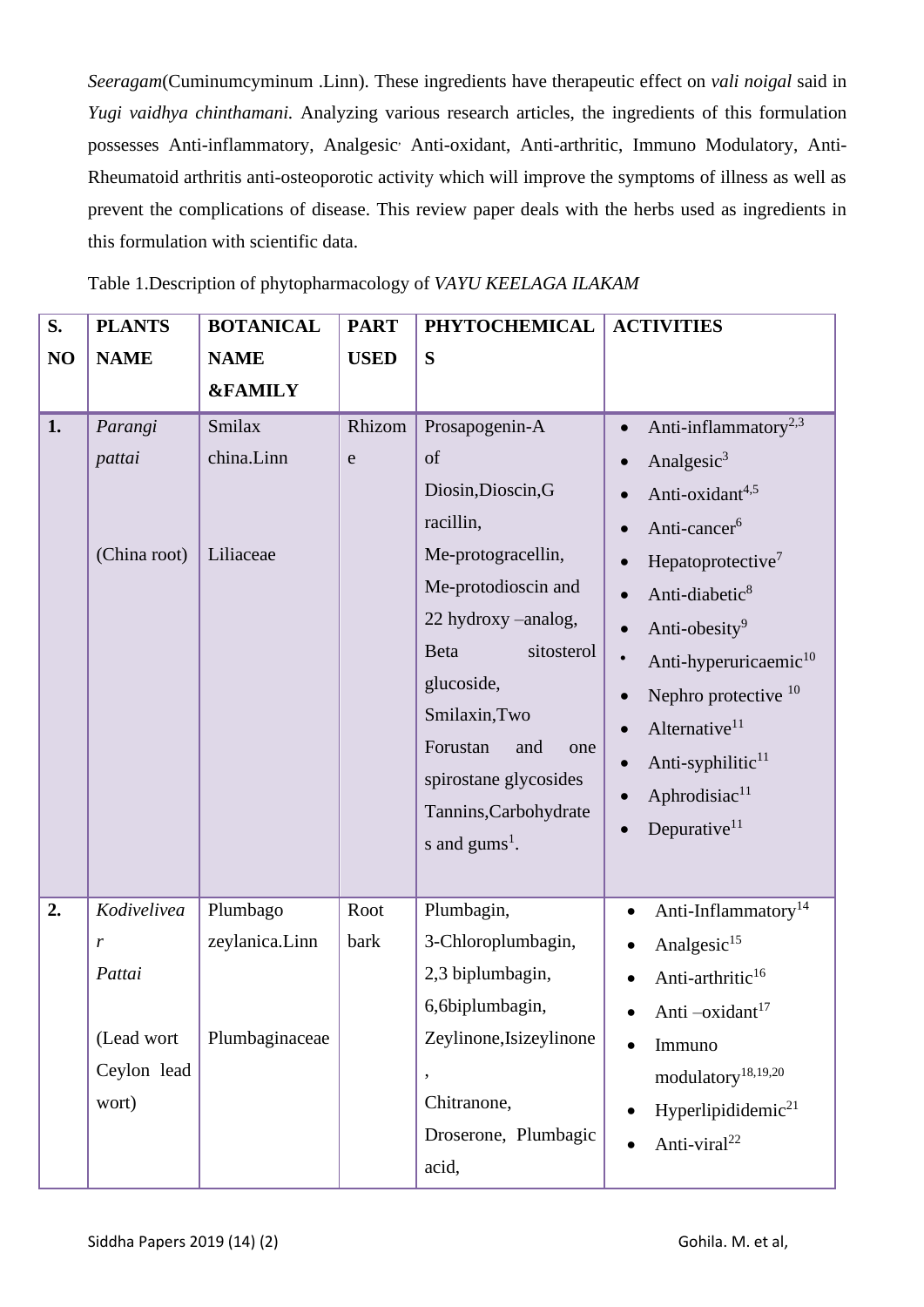|    |                                                       |                                                          |                     | Plumbazeylanone,<br>Glucose,<br>Fructose,<br>Enzymes as Protease<br>and Invertase <sup>12, 13</sup> .                                                                                                                                                                                      | Wound healing <sup>23</sup><br>Anti-malarial <sup>24</sup><br>Anti-carcinogenic <sup>25</sup><br>Hepatoprotective <sup>26</sup><br>Anti-periodic <sup>11</sup><br>Diaphore <sup>11</sup>                                                                                                                                                                                                                   |
|----|-------------------------------------------------------|----------------------------------------------------------|---------------------|--------------------------------------------------------------------------------------------------------------------------------------------------------------------------------------------------------------------------------------------------------------------------------------------|------------------------------------------------------------------------------------------------------------------------------------------------------------------------------------------------------------------------------------------------------------------------------------------------------------------------------------------------------------------------------------------------------------|
| 3. | Sanganvear<br>(Beesting<br>bush)                      | Azema<br>tetracantha.Lam<br>Salvadoraceae                | Root                | Azimine<br>Ascarpaine<br>Carpaine<br>Indoleglucosinolate<br>Alkalpides<br>Flavonoides<br><b>Tannins</b><br>Glycosides, Lupeol,<br>Glutinol<br>$\beta$<br>and<br>sitisterol, Friedelin, Am<br>ino $acid^{27}$                                                                               | Anti-inflammatory <sup>28,29</sup><br>Analgesic <sup>29</sup><br>Anti-arthritic <sup>28</sup><br>Anti-pyretic <sup>29</sup><br>Anti-oxidant and free<br>radical scavenging<br>$\text{activity}^{30}$<br>Anti-nephrotoxic <sup>31</sup><br>Diuretic <sup>11</sup><br>Stimulant <sup>11</sup><br>Astringent <sup>11</sup><br>Tonic <sup>11</sup><br>Anti-periotic <sup>11</sup><br>Expectorant <sup>11</sup> |
| 4. | Amukkara<br>Kizhangu<br>(Seemai)<br>Winter<br>cherry) | Withania<br>somnifera.Duna<br>$\mathbf{l}$<br>Solanaceae | Rhizom<br>${\rm e}$ | Alkaloids(Isopellitarin<br>and<br>e<br>Anferine, Ashwagandh<br>ine,<br>Cuscohygrine, Anahyg<br>rine,<br>Trophineetc,),<br>Saponine(Sitoindoside<br>VII<br>and<br>VIII), Steroidal lactone<br>(Withanolides<br>A<br>Y, WithaferineA, Witha<br>somniferineA, Withaso<br>mniferols<br>$A-C$ , | Anti-inflammatory <sup>34</sup><br>$\bullet$<br>Analgesic <sup>35</sup><br>Anti-arthritic <sup>36,37</sup><br>Anti-oxidant <sup>38,39</sup><br>Immuno<br>modulatory <sup>40,41,42,43</sup><br>Anti-cancer 44,45<br>Anti-stress <sup>46,47,48</sup><br>Cardio protective <sup>49,50</sup><br>Musculotrophic<br>activity <sup>51,52</sup><br>Aphrodisiac <sup>53</sup>                                       |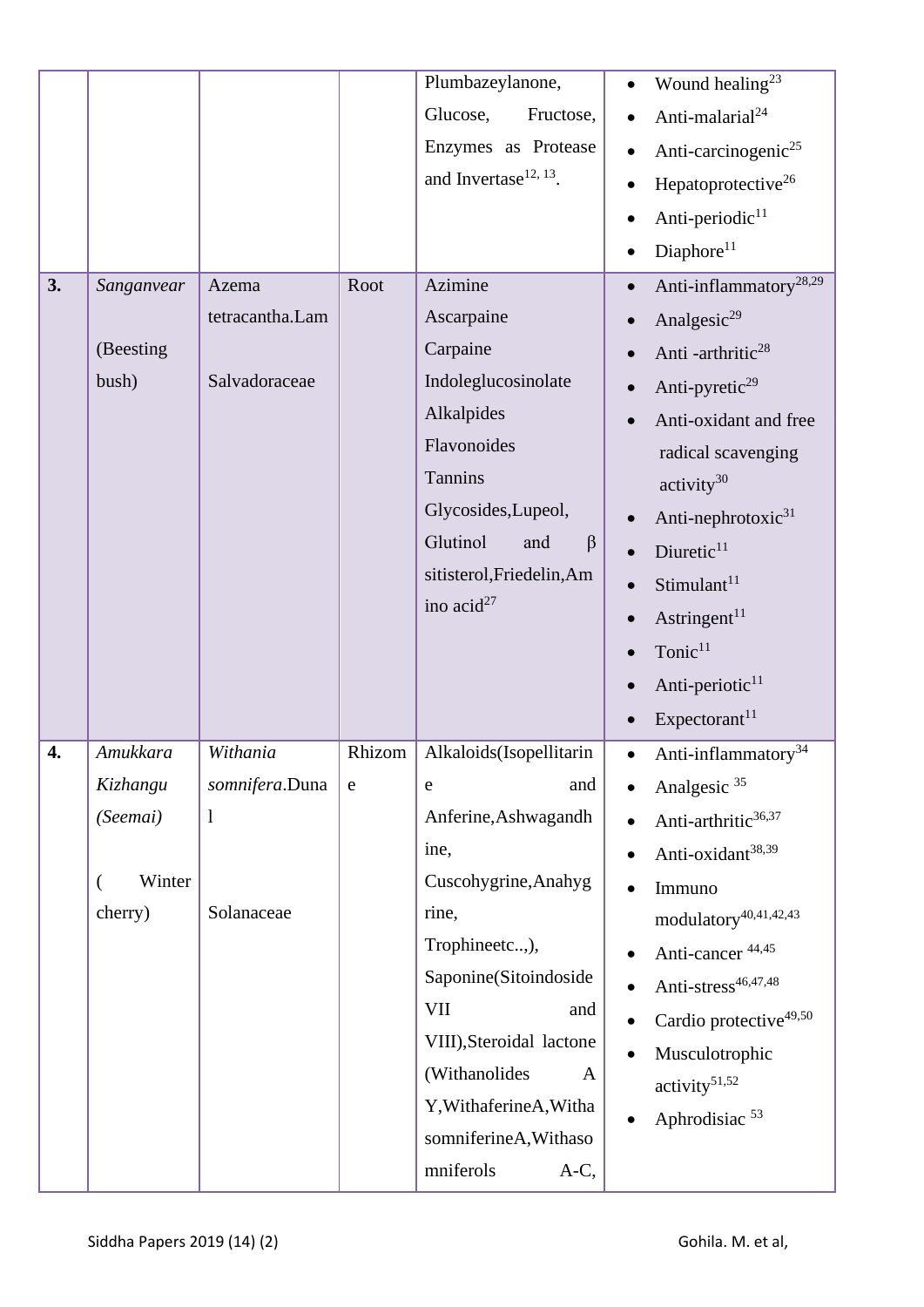|    |              |                 |             | Withasomnidienone,               |                                                 |
|----|--------------|-----------------|-------------|----------------------------------|-------------------------------------------------|
|    |              |                 |             | Withanoneetc)                    |                                                 |
|    |              |                 |             | Root also contain rich           |                                                 |
|    |              |                 |             | Iron                             |                                                 |
|    |              |                 |             | andWithaniol, Acylster           |                                                 |
|    |              |                 |             | ylglucosides, Starch, Re         |                                                 |
|    |              |                 |             | ducingsugar, Ducitol, A          |                                                 |
|    |              |                 |             | mino acids. <sup>32,33</sup>     |                                                 |
| 5. | Chukku       | Zingiber        | Rhizom      | Non-volatile pungent;            | Anti-inflammatory <sup>55,56</sup><br>$\bullet$ |
|    |              | officinale.Linn | $\mathbf e$ | Zngerols, Shogaols,              | Analgesic <sup>57,58</sup>                      |
|    |              |                 |             | Paradols, Zingerone.             | Anti-oxidant <sup>59,60,61</sup>                |
|    | Dried ginger | Zingiberaceae   |             | Essential<br>oils,               | Immuno<br>$\bullet$                             |
|    |              |                 |             | Flavonoids,                      | modulatory <sup>64,65</sup>                     |
|    |              |                 |             | Glycoside,                       | Anti-arthritic <sup>62,63</sup>                 |
|    |              |                 |             | Saponins, Steroids,              | Anti-cancer <sup>66</sup>                       |
|    |              |                 |             | Terpenoids, Tannin,              | Anti-diabetic <sup>67</sup>                     |
|    |              |                 |             | Carbohydrates,                   | Anti-microbial <sup>68,69</sup>                 |
|    |              |                 |             | Protein,                         | Anti-noceceptive <sup>71</sup>                  |
|    |              |                 |             | Alkaloids, Olieresin,            | Anti-platelet                                   |
|    |              |                 |             | Proteolytic<br>enzymes           | aggregation                                     |
|    |              |                 |             | and Waxes <sup>54</sup> .        | Activity <sup>72</sup>                          |
|    |              |                 |             |                                  | Stimulant <sup>11</sup>                         |
|    |              |                 |             |                                  | Stomachic <sup>11</sup>                         |
|    |              |                 |             |                                  | Carminative <sup>11</sup>                       |
| 6. | Milagu       | Piper           | Dried       | Piperine                         | Immuno modulatory <sup>75</sup><br>$\bullet$    |
|    |              | nigram.Linn     | unripe      | Isopiperin                       | Anti-oxidant <sup>74</sup>                      |
|    |              |                 | berries     | Chavicine                        | Anti-inflammatory <sup>73</sup>                 |
|    | <b>Black</b> | Piperaceae      |             | Isochavicine                     | Analgesic <sup>73</sup><br>٠                    |
|    | pepper       |                 |             | Pipene                           | Anti-arthritis <sup>73</sup>                    |
|    |              |                 |             | Piperamide                       | Anti-diarrhoeal <sup>76</sup>                   |
|    |              |                 |             | Piperamine                       | Hepatoprotective <sup>77</sup>                  |
|    |              |                 |             | Amides, steroids,                | Anti-depressant <sup>78</sup>                   |
|    |              |                 |             | Ligans, Noeligans, terp          | Anti-cancer <sup>79</sup>                       |
|    |              |                 |             | enes and chalcones <sup>72</sup> |                                                 |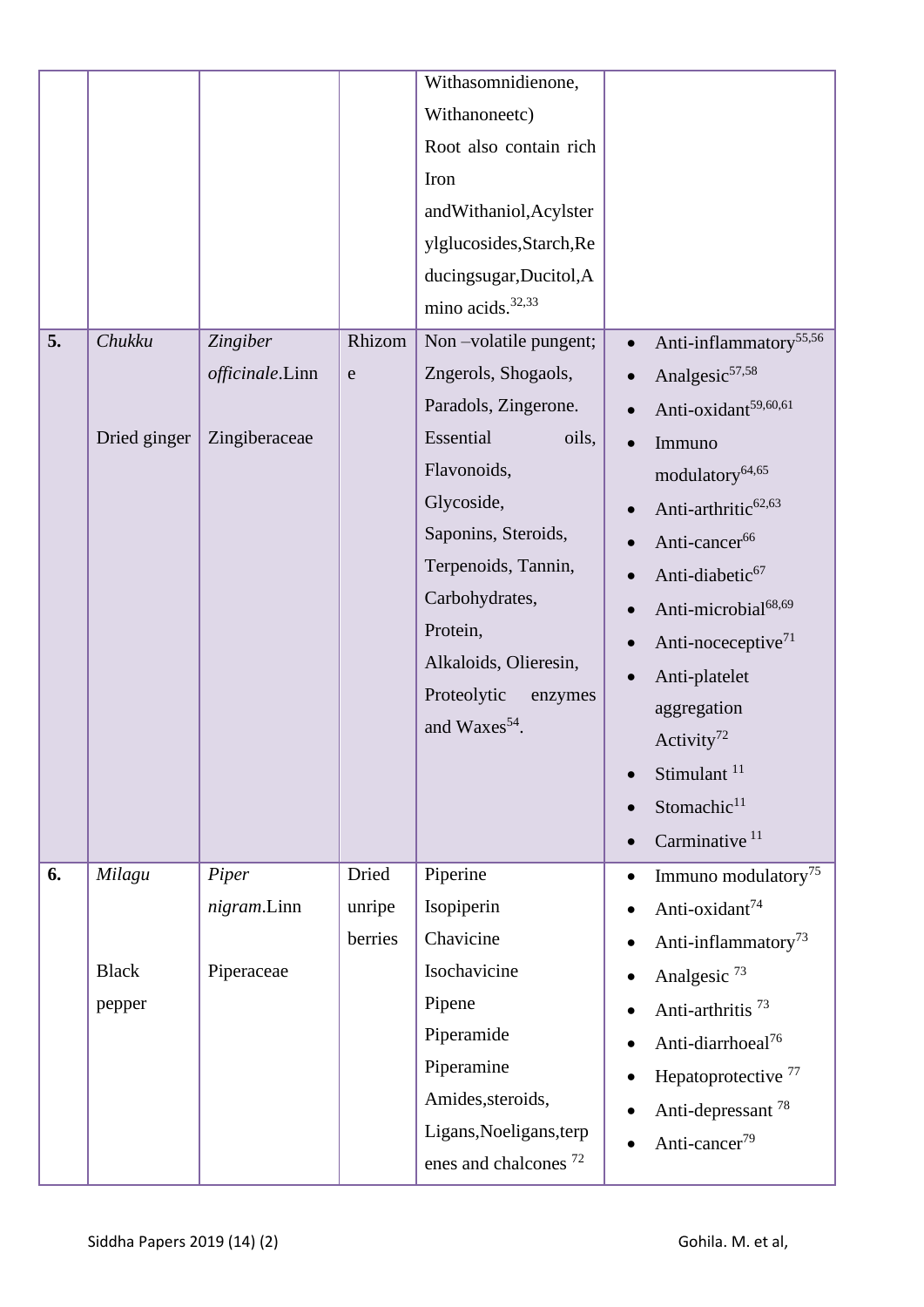| 7. | Thippili<br>Indian long<br>Pepper    | Piper<br>longum.Linn<br>Piperaceae                | Dried<br>fruits | Piperine, Piper<br>longumine, Piper<br>longuminine, Methyl-<br>3,4<br>, 5<br>trimethoxycinnamate,<br>piplatin, Piperlactum A<br>&B,<br>Piporadione, Starch, Pr<br>otein, Alkaloids, Saponi<br>n,<br>Amygdalin<br>and<br>volatile<br>Oil <sup>80, 81</sup> .       | Anti-septic <sup>11</sup><br>Rubefacient <sup>11</sup><br>Stimulant <sup>11</sup><br>Resolvent <sup>11</sup><br>Anti-vatha <sup>11</sup><br>Anti-dote <sup>11</sup><br>Anti-inflammatory <sup>82,83</sup><br>Anti-Rheumatoid<br>arthritic 85,86<br>Anti-Arthritic <sup>84</sup><br>Immunomodulatory <sup>87</sup><br>Anti-oxidant88,89<br>Protective myocardial<br>Activity <sup>90</sup><br>Hepatopretective <sup>91</sup><br>Anti-asthmatic <sup>92</sup><br>Anti-Diabetic <sup>93</sup><br>Anti-hyperlipidemic <sup>93</sup><br>Anti -Tumor <sup>94</sup><br>Stimulant <sup>11</sup><br>Carminative <sup>11</sup> |
|----|--------------------------------------|---------------------------------------------------|-----------------|-------------------------------------------------------------------------------------------------------------------------------------------------------------------------------------------------------------------------------------------------------------------|----------------------------------------------------------------------------------------------------------------------------------------------------------------------------------------------------------------------------------------------------------------------------------------------------------------------------------------------------------------------------------------------------------------------------------------------------------------------------------------------------------------------------------------------------------------------------------------------------------------------|
| 8. | Elakkaai<br>Lessor<br>cardamomu<br>m | Elettaria<br>cardamomum.<br>Linn<br>zingiberaceae | Seeds           | Terpineol, Terpinene<br>Cineol, Limonene<br>Sabinene, Bornneol<br>Camphene, Geraneol<br>D-limonene, Linalool<br>Menthone, Citral<br>Citronellal, Farnesol<br>Myrcene, Heptane<br>Alkaloids.Flavonoides<br>Saponins,<br>Sterols and Tannins. <sup>95,</sup><br>96. | Anti-<br>inflammatory <sup>97,98,99</sup><br>Analgesic <sup>100</sup><br>Anti-spasmodic <sup>100</sup><br>Anti-oxidant <sup>101</sup><br>Immuno<br>modulatory <sup>102,103</sup><br>Insecticidal and<br>Anthelmentic <sup>104</sup><br>$\rm Laxative^{105}$<br>Diuretic Stimulant <sup>106</sup><br>Carminative <sup>11</sup>                                                                                                                                                                                                                                                                                        |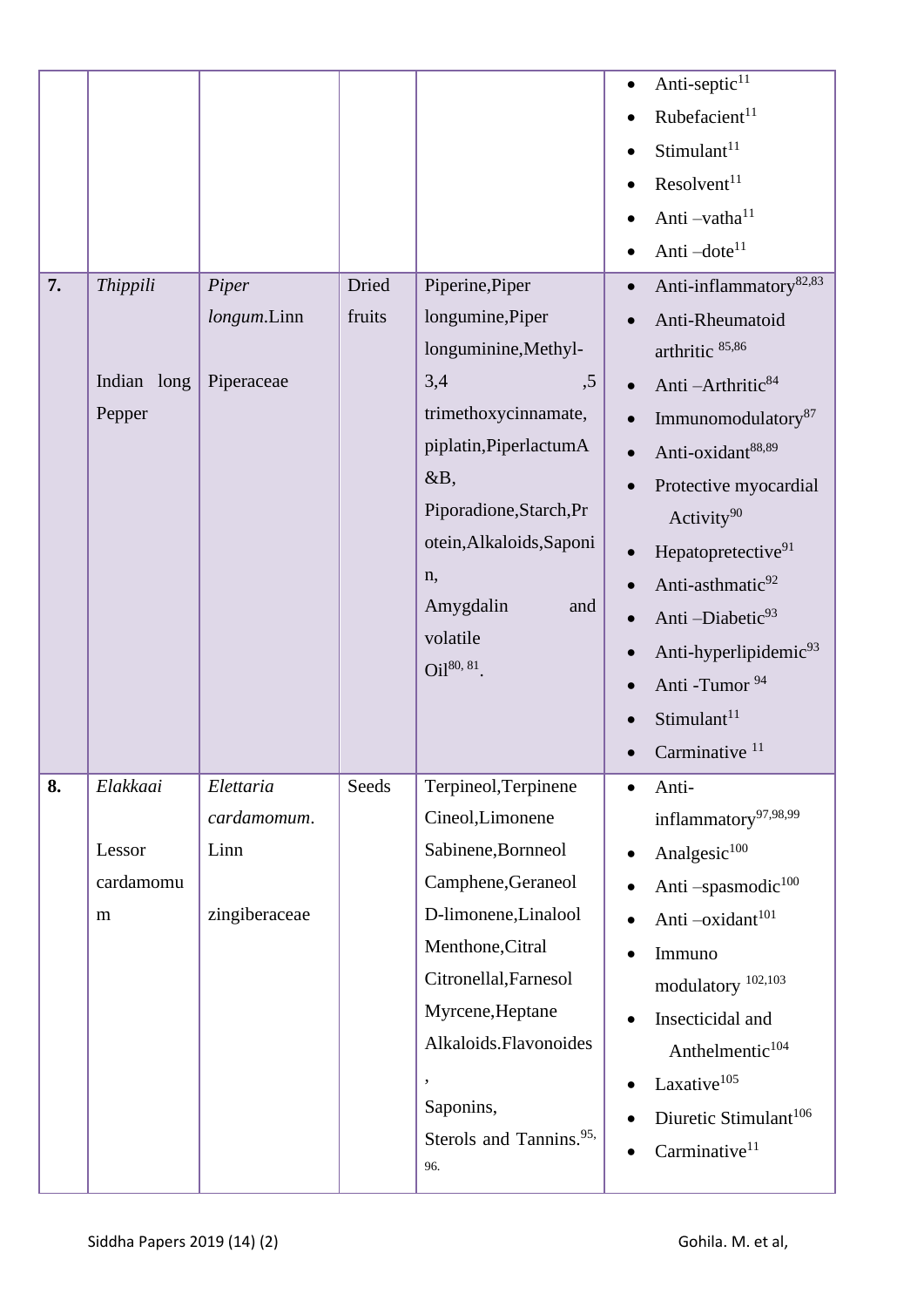|    |          |              |       |                                 |           | $\bullet$ Stomachic <sup>11</sup>   |
|----|----------|--------------|-------|---------------------------------|-----------|-------------------------------------|
| 9. | Seeragam | Cuminum      | Seeds | Cuminaldehyde, Limo             | $\bullet$ | Anti-                               |
|    |          | cyminum.Linn |       | nene                            |           | inflammatory <sup>108,109</sup>     |
|    |          |              |       | Eugenol,                        | $\bullet$ | Analgesic <sup>108,109,110</sup>    |
|    | White    | Apiaceae     |       | $\alpha, \beta$<br>pipene, 1, 8 | $\bullet$ | Anti-oxidant <sup>111,112,113</sup> |
|    | Cumin    |              |       | Cineole                         | $\bullet$ | Immunomodulatory                    |
|    |          |              |       | $\alpha$ and $\beta$ Cymene     |           | 114                                 |
|    |          |              |       | $\beta$ and $\delta$ Terpinene  | $\bullet$ | Anti-estrogenic <sup>115</sup>      |
|    |          |              |       | Linalool, Protein               | $\bullet$ | Anti-diabetic <sup>110,116</sup>    |
|    |          |              |       | Volatile oil                    | $\bullet$ | Anti-cancer <sup>117</sup>          |
|    |          |              |       | Carbohydrates <sup>107</sup>    | $\bullet$ | Anti-diabetic <sup>118</sup>        |
|    |          |              |       |                                 | $\bullet$ | Anti-Cancer <sup>119</sup>          |

# **1.SMILAX CHINA**

### **Anti-inflammatory activity and analgesic activity**

**Raghu et al** (2010)Ethyl acetate and methanolic extract of S.china had the significantdose dependent Anti- inflammatory and analgesic activity at higher concentration in acute carrageenan induced rat paw oedema model and Eddy's hot plate method respectively. *Inamullah et al (2008)*studiedthe lypoxygenase inhibition (IC50:38µM) was due to the presence of Seiboldogenin in S.china.In this study significant inhibition (P<0.05) of carrageenan induced hind paw oedema was observed at the dose of 10 and 50 mg /kg.

#### **Anti-oxidant activity**

*Chang et al (2013),*the highest Anti-oxidant property was obtained from the ethyl acetate fraction of S.china correlated with high phenolic levels, especially catechin and Epicatechin.

#### **2.PLUMBAGO ZEYLANICA**

#### **Anti-oxidant activity**

*Nile et al (2010)*, isolated new flavonoid 2-(2,4-Dihydroxyl phenyl)-3,6,8-trihydroxy chroman -4 one from the root of the P.zeylanica has Anti-oxidant activity in free radical scavenging and super oxide scavenging methods. *Zahin et al. (2009),* evaluated in vitro Anti-oxidant activity methanolic extracts of P.zeylanica (root), A.calamus (rhizome), H.indicus(stem) and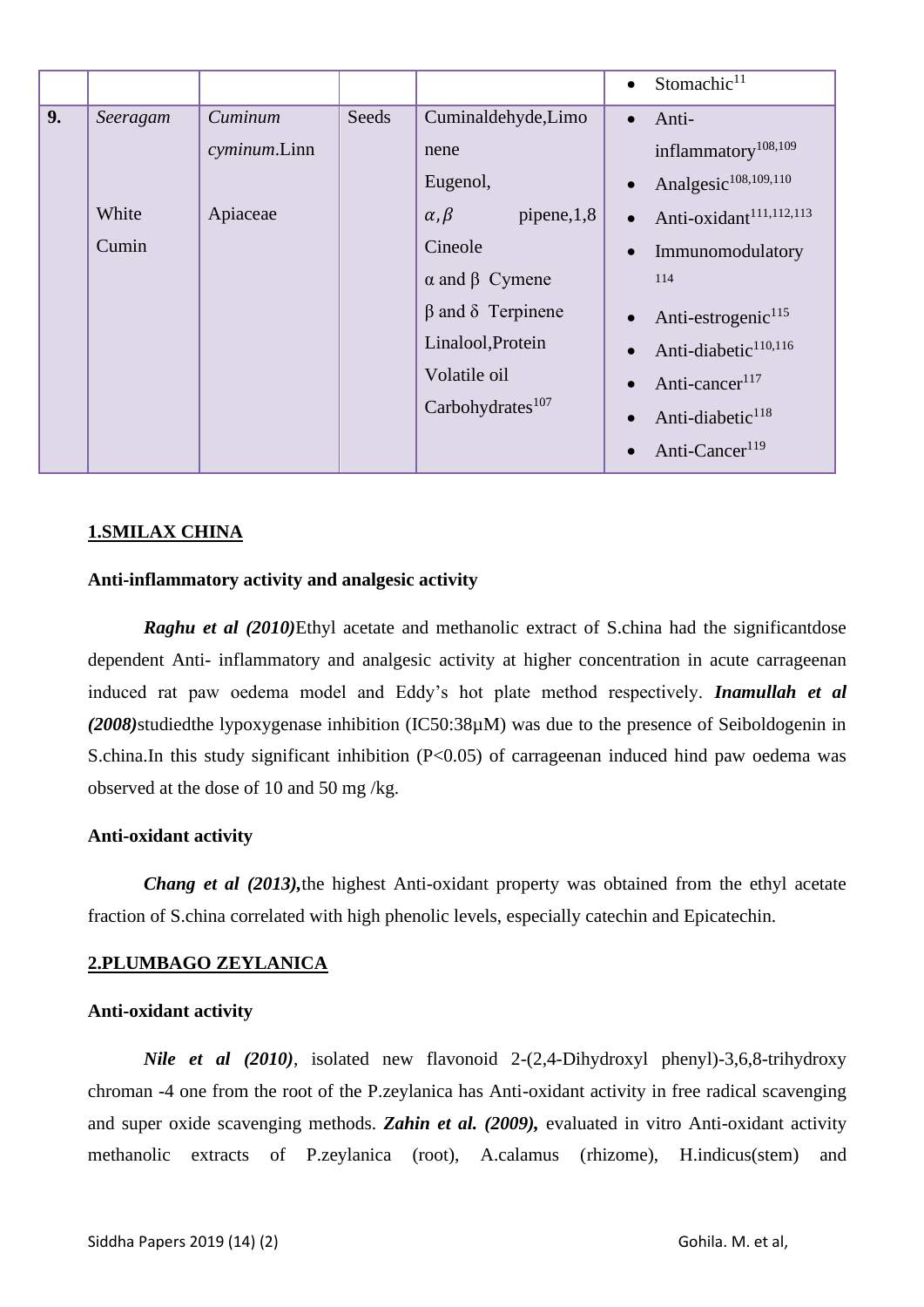H.antidysenterica (bark). According to FTC assay, the order of Anti-oxidant potential was found to be highest in P.zeylanica.

#### **Immunomodulatory activity**

*Tsai et al (2008*), detected the immune modulatory effects of seselinfrom P.zeylanica which significantly reduced the IL-2, IFN gene expression on phytohen agglutinin (PHA) stimulated cell proliferation in human Peripheral Blood Mononuclear Cells (PBMC). *Checker et al (2009)*, T-cells proliferation was inhibited by Plumbagin in response to polyclonal mitogen concanavalin A (Con A) by blocking the cell cycle progression. The immuno suppressive action of Plumbagin on cytokine levels were also studied in *vivo.* In this Plumbagin was completely inhibited Con A induced I KB alpha degradation and NF-KB activation. It also prevented graft versus host disease- induced mortality in mice.

#### **Anti-inflammatory activity**

*Sheeja et al (2010)* and *dang et al (2011*) analyzed two models of acute inflammation in Phyllanthus emblica, Plumbago zeylanica and cyperus rotundus. The results showed that P.zeylanica reduced the carrangeenan induced rat paw oedema, as well as it suppressed the activation of NF-Kappa B and tumour cells. Two groups of animals treated with P.zelanica inhibited the acute inflammation 31.03% and 60.3% respectively at a dose of 300 and 500 mg/kg body weight.

#### **Anti-arthritic activity**

*Poosarla and athota (2007)* Ethyl acetate fraction of the root extract of P.zeylanica in its Anti-suppressed collagen type II induced arthritis in DBA/I mice in a dose dependent manner. In addition the treatment with P.zeylanica stimulated con-A induced T-cell proliferation to normal level in arthritic mice.

## *3.* **AZEMA TETRACANTHA**

#### **Anti-arthritic activity**

*Sredharan et al (2008)*, the ethanolic extract of A.tetracantha possessed anti-arthritic activity in freunds complete adjuvant (FCA) induced arthritis method. The Rheumatoid factor and C reactive protein levels were decreased.

#### **Anti-inflammatory, analgesic and antipyretic effect**

*Paulrayer et al (2911)*, in acute phase inflammation the maximum inhibition effect of Friedelin was found in carrageenan induced hind paw oedema and Croton oil induced ear oedema.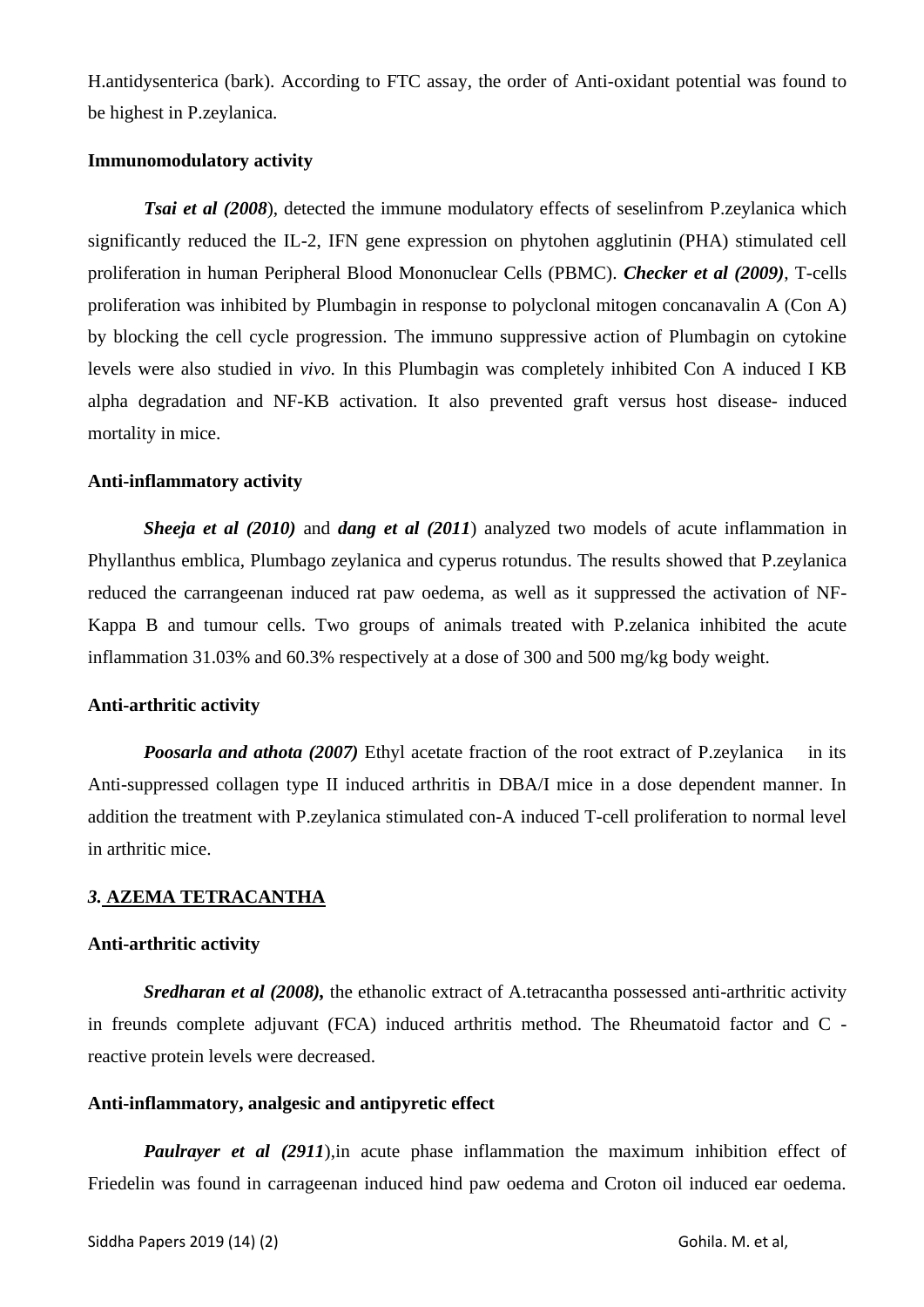Friedelin also reduced the formation of granuloma tissues significantly. Significant analgesic effect was found acetic acid induced abdominal constriction response and formalin induced paw licking response. Significant anti-pyretic effect was found in yeast induced hyperthermia in rats.

### **4. WITHANIA SOMNIFERA**

### **Anti-inflammatory activity**

*Gupta et al (2014)*, the root powder of W.somnifera (600mg/kg) significantly reduced the severity of the arthritis and improved the functional recovery of the motor activity and the radiological score in arthritic rats. Withaferin A and 3-b-hydroxy-2,3dihydrowithanolide F isolated from W.somnifera showed significant Anti-bacterial, Anti-inflammatory and immune modulatory activity.

## **Anti-arthritic activity**

*Paval et al (2009)*, the compound withaferin A was found to exhibit fairly potent Anti-arthritic &Anti-inflammatory activity.It was found to suppress the adjuvant-induced arthritic changes in rats without any toxic effects.

#### **Anti –oxidant activity**

*Bhatayala et al (1997)*, administration of active principles of Sitoindosides VII-X and Withaferin A increased Superoxide dimulate (SOD), Catalase(CAT) and Glutathione peroxidase (GPX) activity in rat brain frontal cortex and straiatum. The another active principle of Glycowithanolides possess Anti – oxidant effect, Anti- inflammatory, Immunomodulatory, anti –ageing and cognition facilitated the effects produced by them in animals.

#### **Immunomodulatory activity**

*Battacharya et al (1992),*Withferrin A and Withnolide E exhibited specific immuno suppressive effect on human B and T Lymphocytes and in mice thrombocytes. Withanolide E had specific effects on T-Lymphocytes, whereas Withferin A affected both B and T Lymphocytes.

## **5.ZINGIBER OFFICINALE**

## **Anti-oxidant activity**

*Eleasu et.al (2012)*, studied the anti-oxidant potential in six varieties of Ginger. All the six varieties had strong anti-oxidant activities and possessed high quantities of Phenols, that could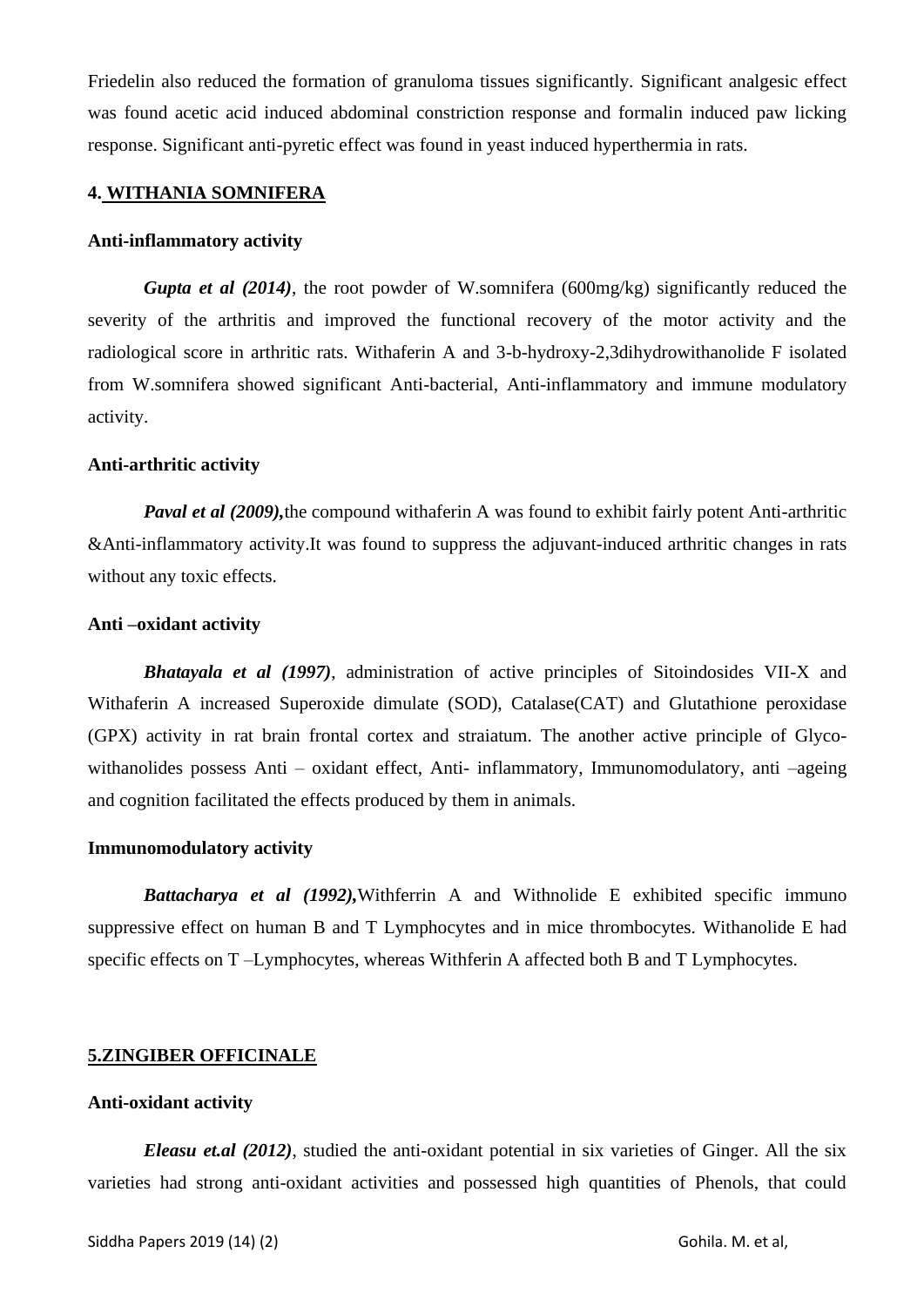produce the Anti-oxidant effect. *Masuda et al. (2004)* the compounds Gingerol, Shagoals, Gingerdiols, Gingerdiones and Dehydrogingerdiones isolated from the Dichloromethane extract of the Ginger rhizomes showed Anti-oxidant activity. In Vitro Ginger has been shown to exhibit Antioxidant effect. Gingerol produce HL-60cells from oxidative stress.

#### **Immunomodulatory activity**

*Dugenci SK et al (2003)*Nonspecific immunity was increased in rainbow trout eating a diet containing 1% of dried aqueous ginger extract for three weeks. *Pauri et al (2010),*Mice fed with 50% ethanolic ginger extract (25 mg/kg) for seven days had higher haemagglutination antibody titer and plaque forming cell counts, consistent with improved humoral immunity. *Iqbal et al (2001),* inan in Vitro study Ginger suppressed lymphocyte proliferation and it was mediated by decreased IL-2 and IL-10 production.

## **Analgesic activity**

*Suekawa et al (1987)*the active principle of (6) Shogaol has inhibited acetic acid induced writhing in mice and to elevate the nociceptive threshold of the yeast inflamed paw. *Onogi et al (1992)* observed that (6) Shogaol inhibited the release of substance P by stimulating the primary afferents from their central terminal and hence shared this site of action with Capsaicin.

## **Anti-inflammatory activity**

*Junk et al (2009)*, the anti - inflammatory action was evaluated in Hexane fraction of dried ginger methanolic extract which suppressed the pro-inflammatory gene expression in LPS activated BV2 microglial cells. Gingerol and Shogaol exert inhibitory effect on biosynthesis of Prostaglandins and Leukotrienes by suppressing prostaglandin synthase or 5 lipoxygenase.

## **Anti-arthritic activity**

 *Kattiyar et al (2016),* Alcoholic and aqueous extract of Z.officinale possessed a significant anti-arthritic action against formaldehyde induced arthritis in a dose dependent manner i.e., at a dose of 100,200 and 400 mg/kg b.w respectively.

#### **6. PIPER NIGRAM**

#### **Anti-inflammatory, anti-arthritic and analgesic activity**

*Bang et al (2012)*, the anti-inflammatory, analgesic, and anti-arthritic activities were found in piperine. The in vitro anti-inflammatory effect was evaluated on interleukin 1β stimulated fibroblastlike synoviocytes obtained from rheumatoid arthritis and anti-arthritic including analgesic activities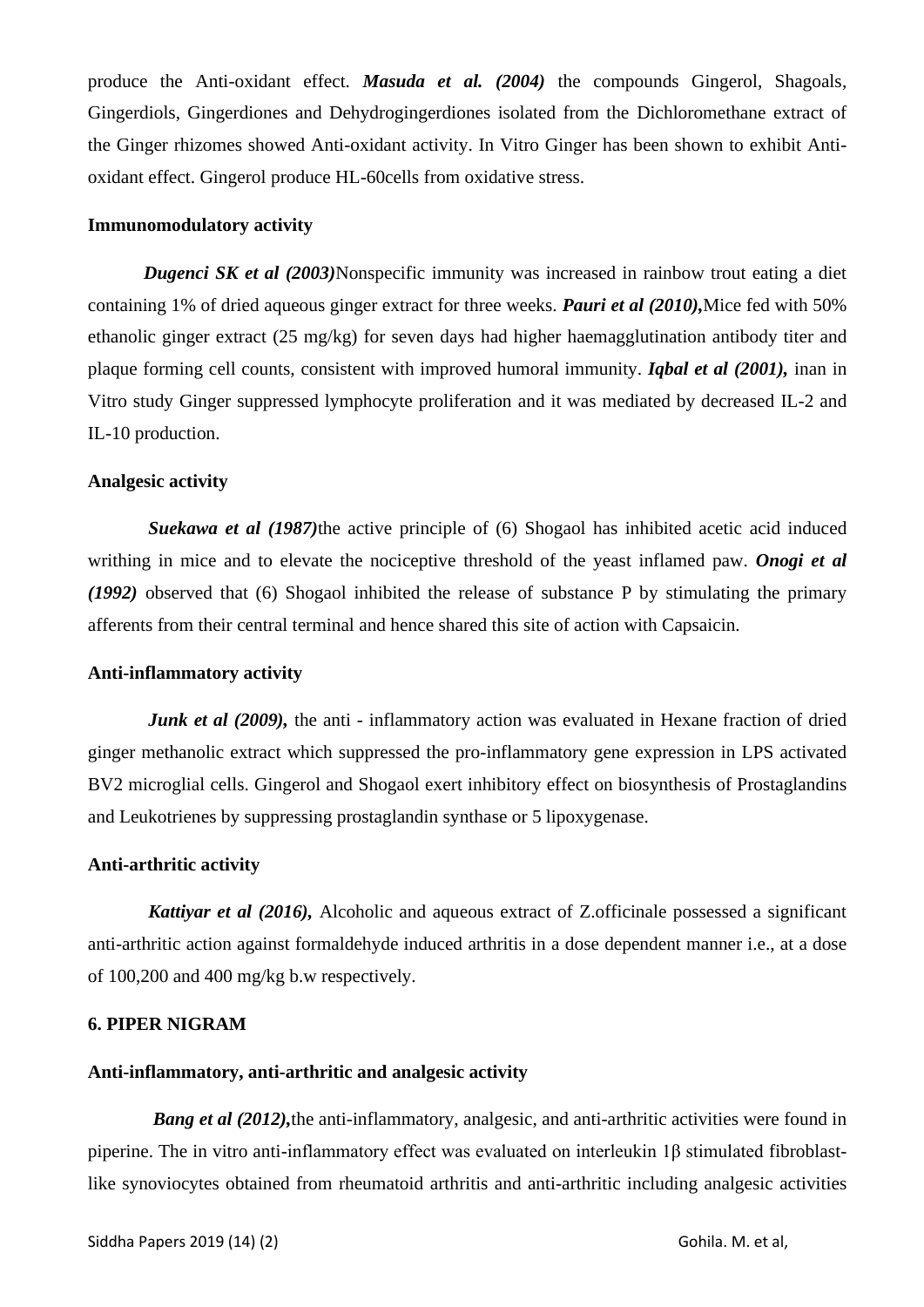were evaluated on carrageenan induced acute paw model of pain and arthritis in rats. Piperine treated groups significantly inhibited the synthesis of prostaglandin E2 at the concentrations of 10-100 μg/ml. Piperine treated groups significantly reduced the pain and arthritic symptoms in rats.

# **Anti-oxidant activity**

 *Akbar et al (2014),* the ethanolic extract of P.longum and P.nigram fruits exhibited good Anti-oxidant effect which might have prevent or reduce the process of different oxidative stress related diseases.

# **Immuno-modulatory activity**

*Sharma et al (2014)*, In vitro immune modulatory assay Piperine treated mouse splenocytes exhibited an increased secretion of Th-1 cytokines (IFN-γ and IL-2), increased macrophage activation and proliferation of T and B cell. Protective effect of piperine and rifampicin (1 mg/kg) combination against Mycobacterium tuberculosis was reported due to the immuno-modulatory effect of piperine.

# **7.PIPER LONGUM**

# **Anti –inflammatory activity**

*Mamta et al (2012),Decoction of P.longam fruit showed a marked anti- inflammatory effect* on carrangenan induced rat oedema. The anti – inflammatory effect was due to the inhibitory effect of the piper extract and the phyto-component of piperine which inhibited prostaglandin and Leucotrienes COX-1. *Stoha et al (2001),* The Chloroform extract of P. longum revealed larger amount of Phenol and had significant Anti – Inflammatory effect when compared to the extracts obtained from Hexane, Ethyl acetate and Ethanol, Hydro ethanol and aqueous extract.

## **Anti-arthritic activity**

*Sharma et al (1980),* Aqueous extract of p.longum showed anti- arthritic effect on Complete Freuds Adjuvant (CFA) induced arthritis in rat. Aqueous extract of P.longum fruit at a dose of 400mg/kg and 200 mg/kg body weight significantly reduced the paw edema in rats.

## **Anti – oxidant activity**

*Stoha et al (2001),* The Ethanolic extract of P.longum showed a good Anti- oxidant effect compared to aqueous extract in a dose dependent manner.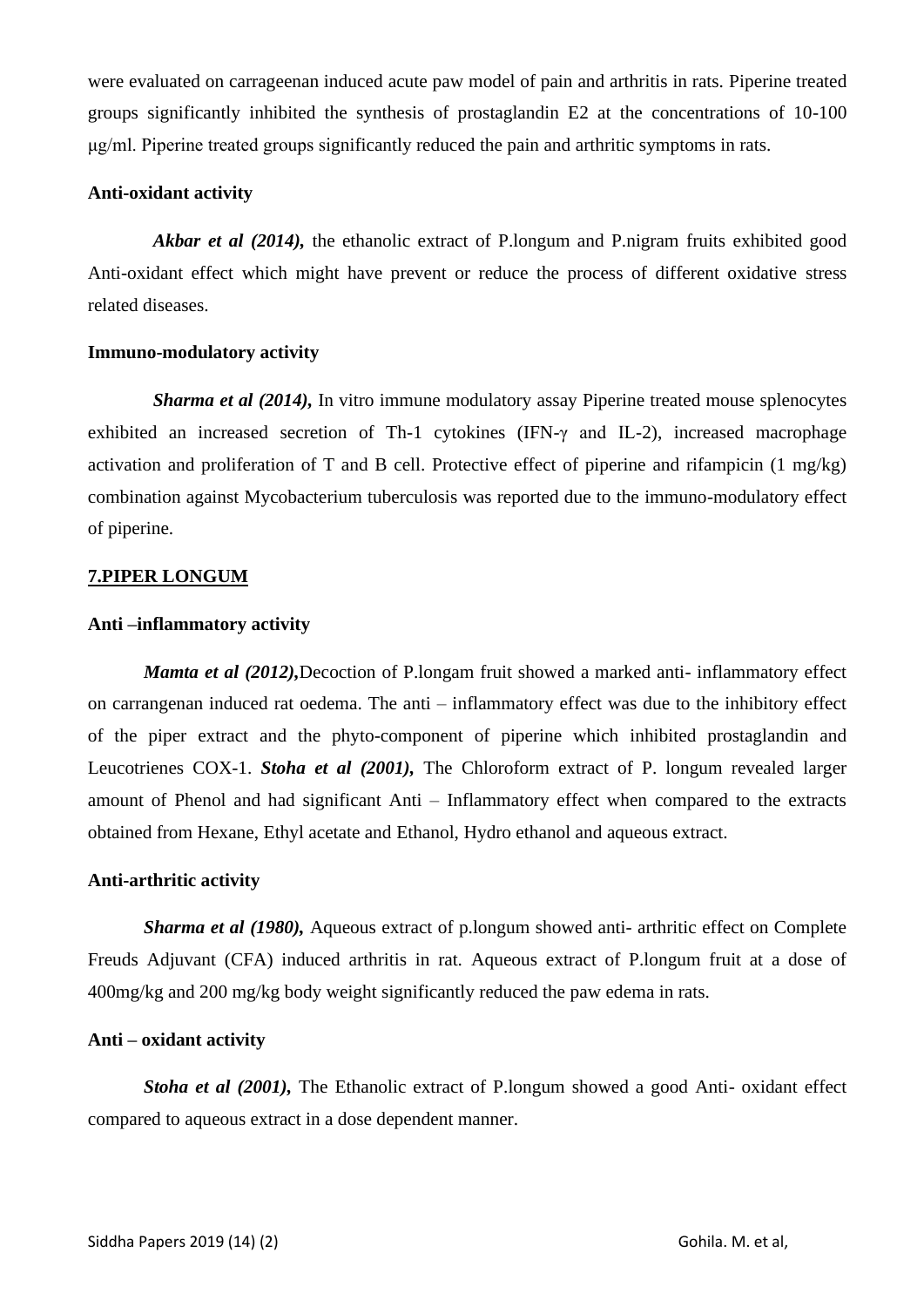## **Protective myocadial activity**

*Mishra et al (2010)*, one of the main active components of Piperaldehyde in Piper longum had significant DPPH scavenging activity and exert protective effect in the myocardial narcotic rats.

### **Immunomodulatory activity**

*Manavalan et al (1979),* Test such as Haemagglutinationtiter (HA), Macrophage Migration Index (MMI) and Phagocytic Index (PI) in mice have demonstrated the immune stimulatory action on P.longum fruits to be specific and non -specific .The immune-modulatory effect was higher at a lower dose of 225 mg/kg (lower dose) and it was marginally reduced when the dose was increased.

## **Anti- rheumatoid activity**

*Yende et al (2010),*aqueous extract of P.longum with a dose of 200 & 400 mg/kg administered orally in Freunds Adjuvant induced arthritis rat. The swelling was reduced in the Diclofenac sodium (13.5 mg/kg) treated group (55% inhibition) and followed by P.longum 400 mg/kg (46.32% inhibition) treated group and finally P.longum 200 mg/kg (15.04%) treated group.

## **8.ELETTARIA CARDAMOMUM**

#### **Anti-inflammatory activity**

*Sermugapandian et al (2019),* E.cardamom oil 0.175 mg/kg administered orally significantly reduced the paw edema in rats. It also reduced the pro-inflammatory cytokines level such as Tumour Necrosis Factor  $\hat{I}$ ,Interleukin (IL) 1 and IL 6 level in serum. In histopathological evaluation resulted that there is a marked reduction of congested blood vessels with no marked impression for inflammation.

#### **Analgesic and anti-spasmodic activity**

*Pawar et al (2010),*233  $\mu$ L/kg of the oil extracted from E.cardamom seeds produced 50% protection against the writhing (Stretching syndrome) induced by intraperitoneal administration of a 0.02% solution benzoquinine in mice.*Al Zuhair et al, (1996),*reported that the oil extracted from E.cardamom seeds had anti-spasmodic effect through muscarine receptor blockage.

#### **Anti-oxidant activity**

*Beddows et al (2000)*, E.cardamomumpossesses anti-oxidant components of phenolic and flavonoids.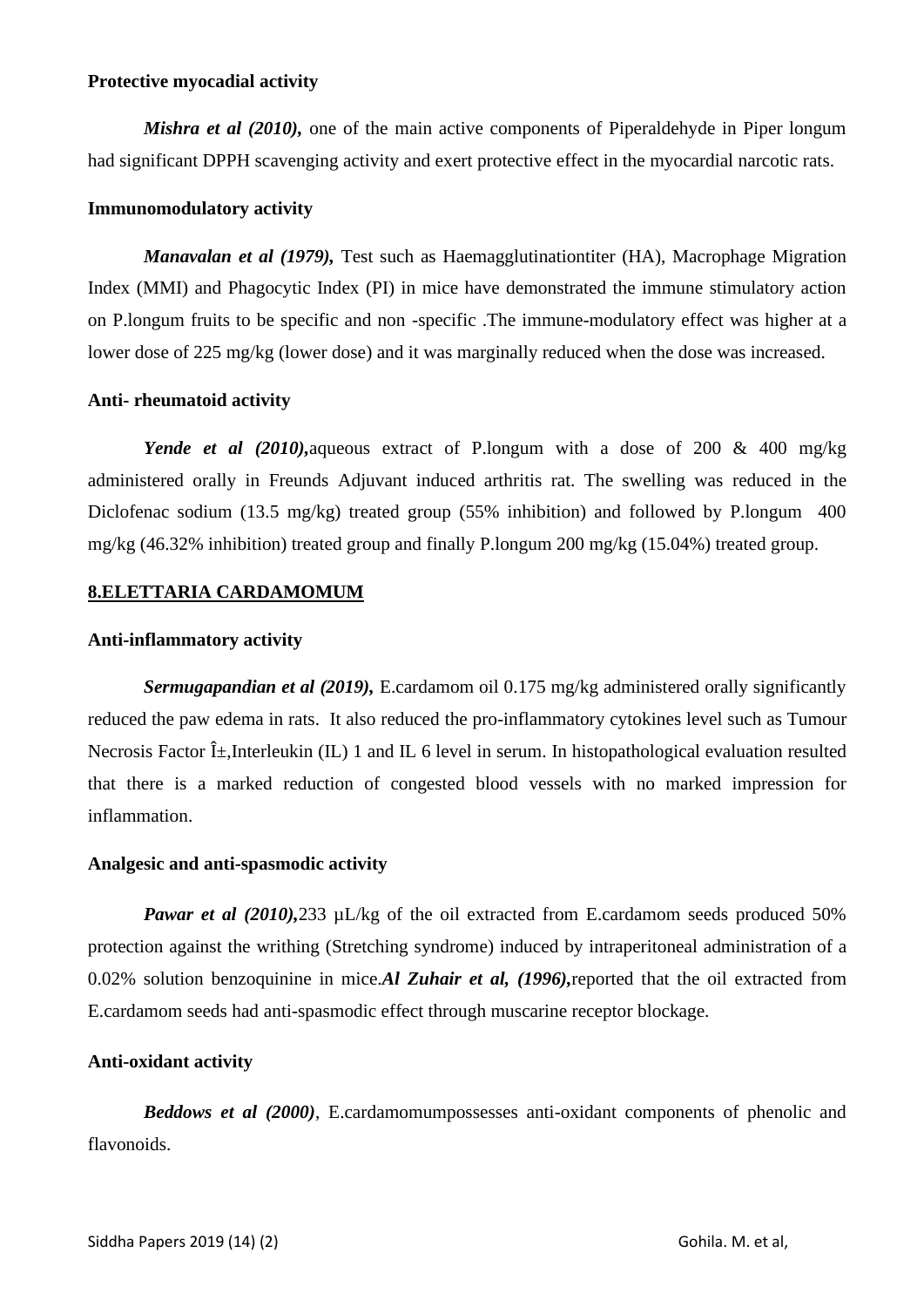## **Immunomodulatory activity**

*Amin et al, (2010),* Aqueous extract of E.cardamomum and black pepper enhanced the splenocyte proliferation significantly in a dose dependent synergetic fashion. Enzyme linked immune sorbent assay revealed that E.cardamomum and black pepper significantly enhanced and suppressed T –helper (Th) 1 cytokine and Th2 cytokine released by splenocytes.

#### *9.***CUMINUM CYMINUM**

#### **Analgesic and anti- inflammatory activity**

Intra peritoneal injection of Cumin oil (0.1 ml/kg) in rats inhibited the carrageenan induced paw oedema compared with that of the standard drug Diclofenac sodium. *Sangeetha et al (2014),* Aqueous and ethanolic extract of cuminum cyminum (200mg/kg and 500mgkg) had significant effect of analgesic activity and anti-inflammatory activity than control group.

#### **Analgesic activity**

*Purnima et al (2015)*, the analgesic activity was found in the methanolic extract of cumin seeds individually or with the combination of Coriandrum sativam seeds.

#### **Anti-oxidant activity**

*Saini N Singh et al (2014)*, the aqueous extract of Cumin seeds indicated that less amount of Cumin was needed for scavenging and superoxide radicals'.

#### **Immunomodolatory effect**

*Chauhan et al (2010),* immuno modulatory effect was found in C.cyminum in normal and Cyclosporin –A-induced Immune suppressed animals.It significantly increased the T –cells (CD4&CD8) and Th I predominant immune response in a dose dependent manner. Modulation of T lymphocyte expression enhances the immune modulatory activity of C.cyminum. In stress induced immune-suppressed animals, the active compound of C.cyminum countered the depleted T lymphocytes and decreased the increased level of corticosterone.

#### **Estrogenic /anti-osteoporotic activity**

*Shirke et al (2008)*, in their study, the phytoestrogen present in Cumin has an osteoporotic effect. The methanolic extract of cumin reduce the excretion of calcium in urine and augmentation of calcium content the animals receiving methanolic extract of cumin, significant reduction in urinary calcium excretion and augmentation of calcium content and also the mechanical strength of bones.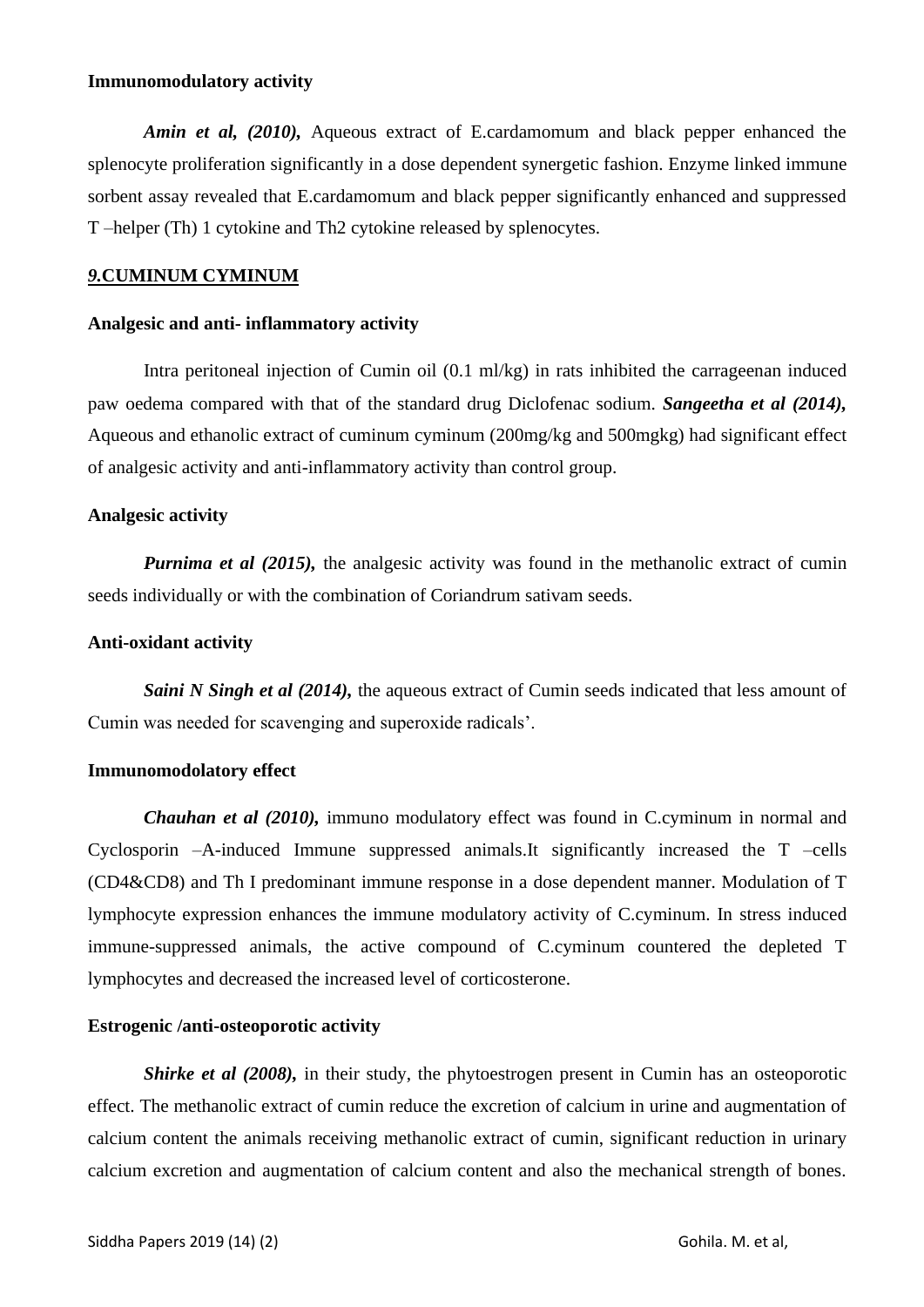The bone and ash densities increased in animals and the microarchitecture also improved, without adverse effects such as body weight gain and the weight of atrophic uterus.

# **Conclusion**

The herbal ingredients of this formulation has significant analgesic, anti-inflammatory, antiarthritic, anti-pyretic actions as well as a good immune modulatory effects while searching experimental studies carried out by various researches. Furthermore this formulation should be subjected to preclinical evaluations to understand the safety and better effectiveness of the herbal medicine before prescribing to the patients.

## **REFERENCE**

- 1) *Sabari senthil B and Kalai selvan VK; A review on Pharmocological activities of S.china and S.zeylanica; IJCPS; 2017, Vol.8 (1).*
- 2) *Inamullah Khan,Mohammad Nisar,Farooq Ebad,Mohammad Saeed and Haroon Khan;Antiinflammatory activities of Seiboldogenin from S.china .Linn; Experimental and computational study;journal of Ethnopharmacology ,2009;121(1);175-177.*
- 3) *S.Ragunatha Reddy,Poppa Rajani,Koteswara rao .Divi,YK Naidu,Sarath Chanthiran ,MP Kalyan Reddy;Anti –Inflammatory and Analgesic activity of S.chinensis;RJPBCS; 2010; Vol 1; I (2); 1*
- 4) *Chang Ho Jeong,Hee Rokjeong,Ji Hyun Kwak,Jihye Kim;Phenolic composition and invitro anti-oxidant activity of S.china root ;Journal of Food and Biochemistry,2013;37(1).98-107.*
- 5) *Si eun Lee,Eun Miju and Jeong Hee Kim;Free radical scavenging activity and anti-oxidant fortifying activities of extract from S.china root;Experimental and molecular medicine,2001;33(4);262-268.*
- 6) *Yuan Li Li ,Guo Ping Gan ,Hui Zhan Zhang,Hezhen Wu and Youn Ping Huang;A flavonoid glycoside isolated from S.china rhizome vitro anti-cancer effect of human cancer cell lines .journal of Ethnopharmacology .2007;1139(1);115-124.*
- 7) *Venkidesh R,Subhash C,Mundal,Dilipkumar Pal ,Mohana lakshmi ;Hepatoprotective activity of S.chinensis.Linn in carbon tetrachloride induced hepatotoxicity in rats .International Journal of Biological and pharmaceutical Research;2010;1(2);72-75.*
- 8) *Venkidesh R,Subash C,Mudal ,Dilipkumar pal ,Mohana lakshmi;Anti-diabetic activity of S.chinenses.Linn.in alloxon induced diabetic rats.International Journal of Pharmacy and Pharmaceutical Science, 2010, 2; 2(suppl 2); 52-54.*
- 9) *The anti-obesity effect of S.china extract Korean Journal of Microbiology and Biotechnology 2014.42(4); 354-360.*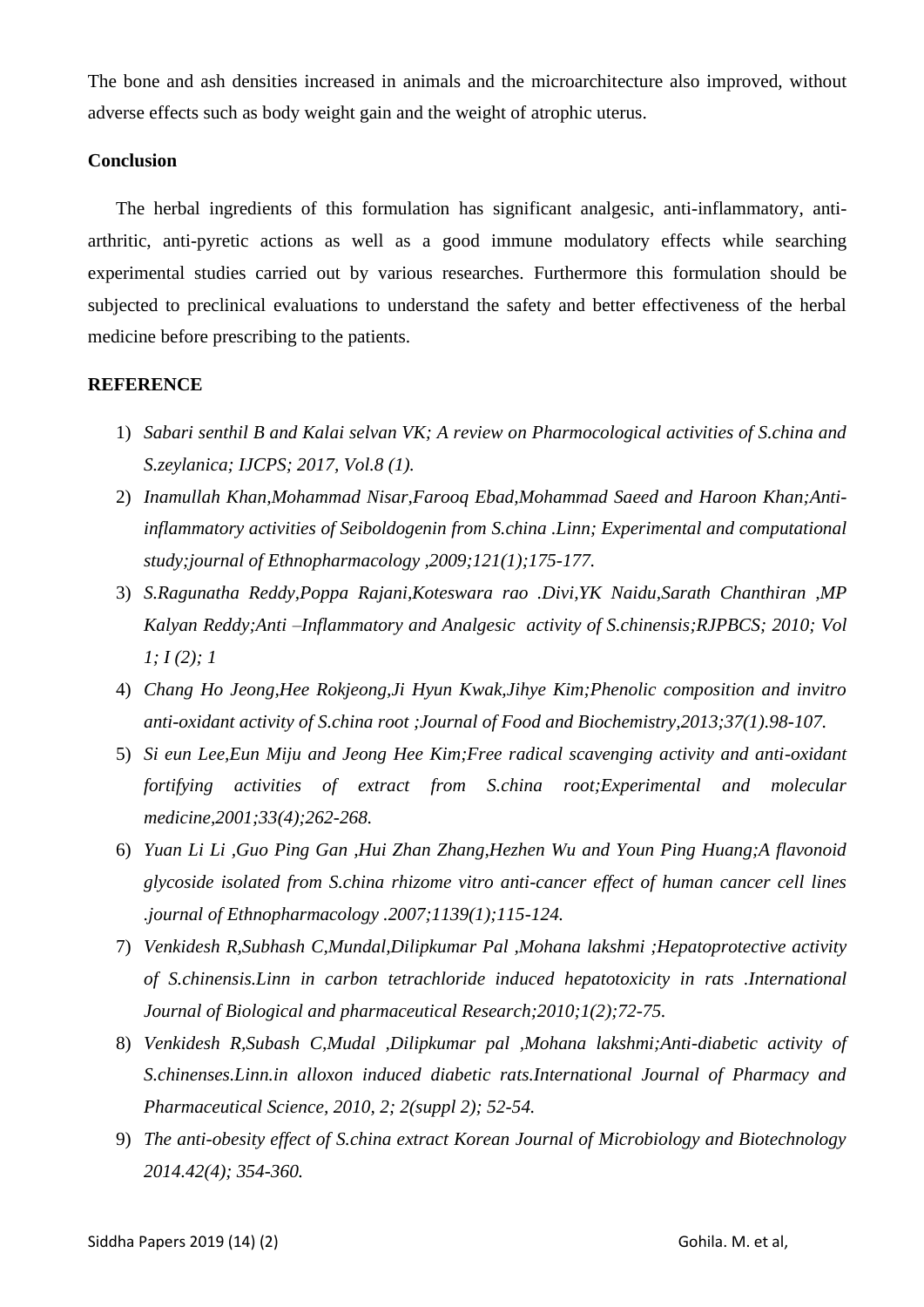- 10) *Lvyi Chen,Huafeng Yin,Zhou lan,Shuwei Ma;Anti-hyperuricemic and nephroprotective effects of Smilax china L.Journal of Ethnopharmacology, 2011; 135(2); 399-405.*
- 11) *Gunapadam mooligai vaguppu;Vaithya Rathinam Ka.Sa.Murugesa muthaliyar;Page No; 651, 383, 414, 29, 470, 760, 514, 65,459.*
- 12) *Chen et al ., Synthesis ,characterization and preliminary cytotoxicity evaluation of five Lanthanide (III)-Plumbagin complexes;J of inorganic Biochem.,2011;105;308-316;*
- 13) *Mandavkar and Jalapur et al,A comprehensive review on P.Zeylanica.Linn,AJPP Vol 5(25), 2011; 2738-2747.*
- 14) *checker R,SharmaD,SandurSK,KhanamS,Poduval TB ;2009;Anti-inflammatory effect of Plumbagin are mediated by inhibition of NF-Kappha B activation in lymphocytes;Int .Imunopharmocol.,9(7-8);949-958*
- 15) *Vineeth mittal,SK Sharma,Deepak Kaushik,Meenu khatri,Kusum Tomar;Comparative study of Analgesic activity of Plumbago zeylanica Linn .callus and root extract in experimental animals;RJPBCS;1(4);2010;830.*
- 16) *Poosarla,Athoda RR ;2007;Alleviation of collagen induced arthritis by P.zeylanica in mice;Pharma.,Bio.,45;54-59.*
- 17) *Nile SH andKhobragrade CN; 2010; Anti-oxidant activity and Flavonoid derivatives of Plumbagozeylanica;J Nat Prod ,3,130-133.*
- 18) *SakamotoS,PutalanW,TsuchihashiR,PutalanW,KinjoJ,TanakaH,MorimotoS;2010;Expression ,purification and characterization of anti-Plumbagin single chain variable fragment antibody in Sf9 insect cells.Hybridoma Larchmt,29(6);481-488.*
- 19) *Tsai WJ ChencYG,Wuc MH ,Lina LC ,Chuangd KA ,Change SC ;2008;Seselin from P.zeylanica inhibit phytohemagglutinatinin (PHA) -stimulated cell proliferation in human peripheral blood mononuclear cells.J Endopharmocol. 119; 67-73.*
- 20) *Checker R,Sharma D,Sandur SK,Khanam S,Poduval TB ;2009;Immunomodulatory effect of Plumbagin are mediated by inhibition of NF-Kappha B activation in lymphocytes;Int .Imunopharmocol.,9(7-8);949-958.*
- 21) *Alpana R 1996 ,Effect of Plumbago zeylanica in hyperlipdaemic in Rabbits and its modification by Vit E;Indian Journal of Pharmaco ;28,161-166.*
- 22) *Marian TG,Neubert R,Schmidt PC,Wutzler pand,Schmidtke M;Anti-viral activity of some Ethiopian medicinal plants used for the treatment of dermatological disorders;Journal of Ethnopharmacology 2006;104(1-2);182-187.*
- 23) *Reddy JS,Rao RP,Reddy MS (2002), Wound healing effect of Heliotropium indicum,Plumbago zeylanica and Acalypha indica in rats;Journal of Ethnopharmacol, 79; 249-251.*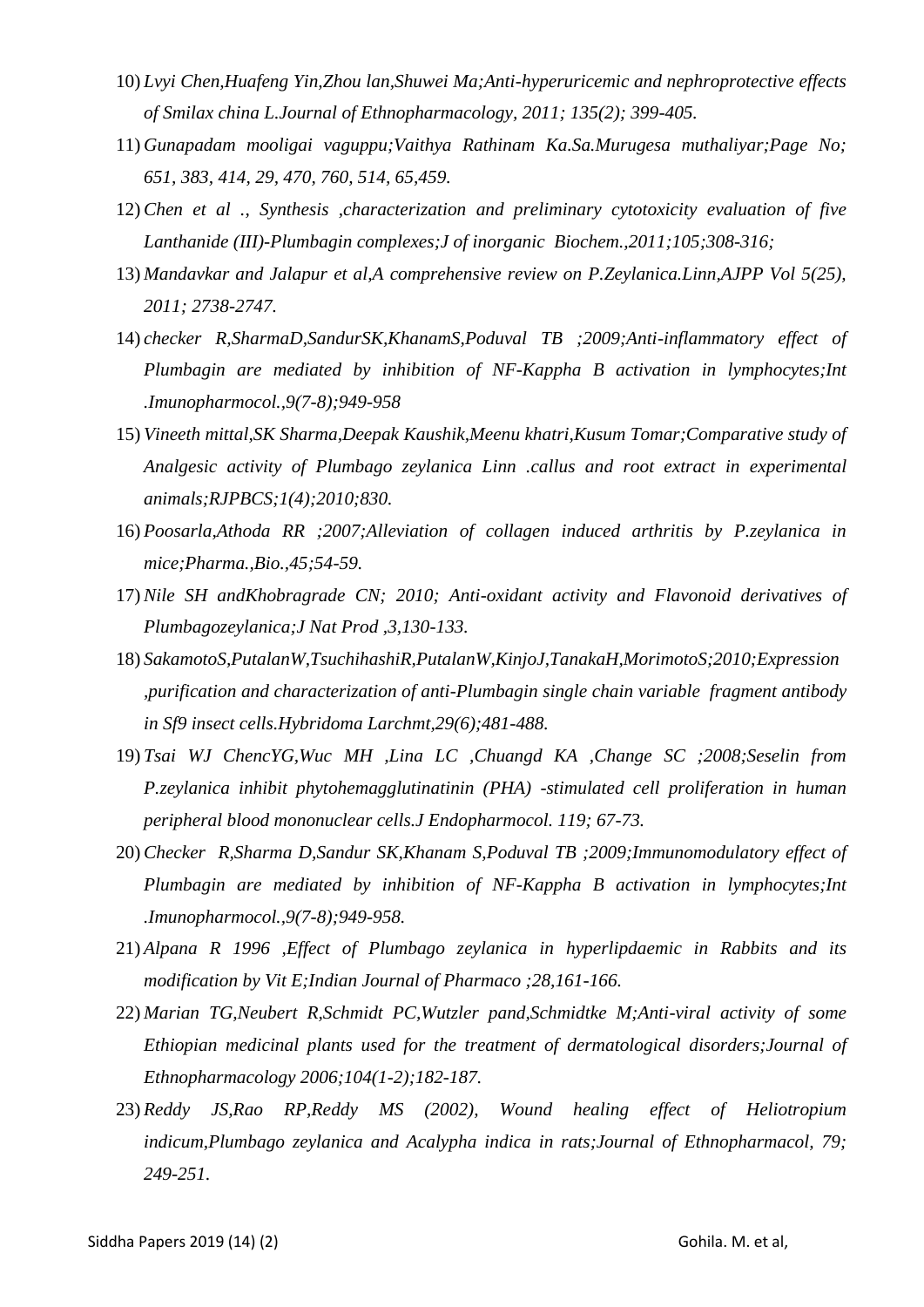- 24) *Simonsen HT,Nordskjold JB,Smitt UW,Nyman U,Palpu P,Joshi P,Varughese G;In Vitro screening of Indian medicinal plants for Anti-plasmodial activity;J Ethnopharmacol 2001;74;195-204.*
- 25) *Nguyen AT,Malonne H,Duez P,Fastre RV,Vanhaelen M;Cytotoxic constituents from P.zeylanica Fitoterapia 2004 ;July 75(5);500-504.*
- 26) *Kumar et al.,Hepatoprotective activity of aerial part of P.zeylanica against carbon tetrachloride induced Hepatotoxicity in ratsJPPS;2009;1;171-175.*
- 27) *T R Prashith kekuda,H L Ragaventhra;Phytochemistry ,traditional uses and pharmacological activity of A.tetracatha –An updated review;International Journal of Green Pharmacy ;2017;11(4);217.*
- 28) *Sridharan C ,Jose MA ,RhadhakrishnanR;Anti-inflammator and Anti-arthritic activity of A.tetracantha ,Whole plant in Wister rats ;IJPPS 2008;40;S83.*
- 29) *PaulrayerAntonisomy, VeeramuthuDuraipandian and SavarimuthuIgnacimuthu.Antiinflammatory, Analgesic and Anti-pyretic effects on Friedelin isolated from A.tetracantha.in mouse and rat models.2011.*
- 30) *Bennett RN mellon FA ,Rosa EA ,Perkins L ;profiling glucosinolates,Flavonoides ,Alkaloides and other secondary metabolites in tissues of A.tetracantha L;J Agric Food Chem 2004;52;5856-62. al.,2004;JAFC;52(52);5856-62*
- 31) *Manikandaselvi S,Ramya D,Ravikumar ,Thinagarbabu R;Evaluation of Anti-nephrotoxic potential of A.tetracantha .lam ;Int Jour Pharm Sci 2012;4;566-8.*
- 32) *Ganzera M et al,HPLC Analysis of Withanolides in W.somnifera,fitoterapia 74(1-2); 68- 76(2003).*
- 33) *Bilal ahmad et al;Botanical,chemical and Pharmacological review of W.somnifera;Indian Journal of Drug and Diseases;Vol1(6),2012 ,2278-2958.*
- 34) *Gupta A,Singh S ;Evaluation of Anti-inflammatory effect of Withania somnifera root on collagen induced arthritis in rats;Pharm Biol;2014;52(3);308-320.*
- 35) *Amitabha Dey,Shyam sundar DiplC Chatterjee,Vikas kumar;Analgesic activity of Withania somnifera extract in stressed mice; Oriental pharmacology and experimental medicine ;16(4);2016;0245-7.*
- 36) *Bector NP,Puri AS,Sharma D(1968)long term effect of herbal drug W.somnifera on adjuvant induced arthritis in rats,Res 56;1581-1583.*
- 37) *Jaijesh Paval,Srinivasan Keloth kaitheri,Bhagath potu,Sreejith Govindhan,Raju suresh kumar;comparing the Anti-arthritic activities of plants Justica gendarussa burum F and Withania somnifera;IJGP; Vol 3; 4; 2009; 101.*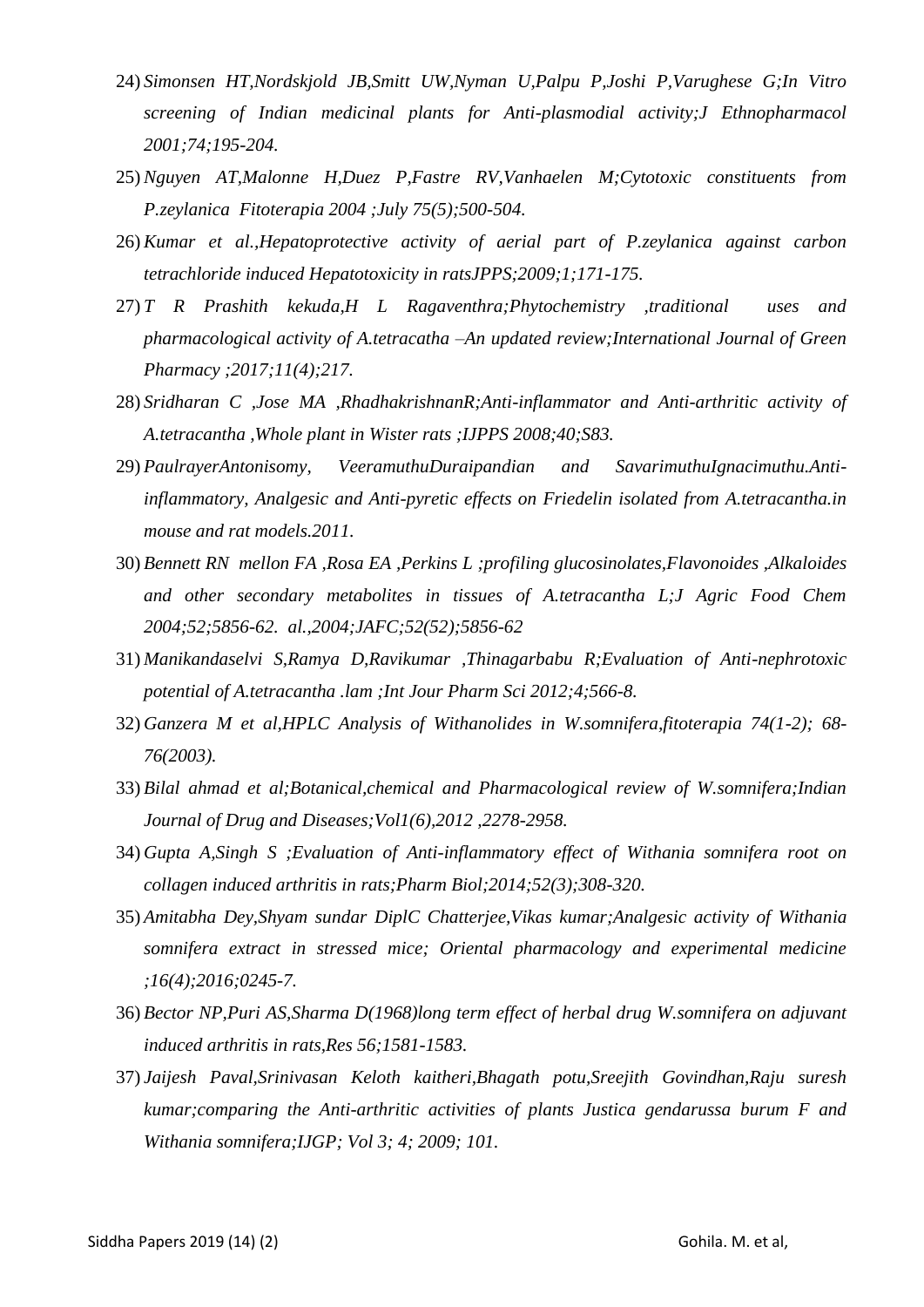- 38) *Anonymous ,The Wealth India Vol X,(SP-N) publication and information directorate council Scientific and Industrial Research (CSIR),New Delhi (1982);580-585.*
- 39) *Battacharya S K ,Satyan KS ,Ghoshal;Anti-oxidant activity of glycowithanolides from Withania somnifera;IJEP;35(3);1997;297-99.*
- 40) *Rasool M, Veralakshmi P.Immuno modulatory role of W.somnifera root powder on experimental induced inflammation; An in Vivo and Vitro study; Vasculpharmacol .2006; 44(6); 406-410.*
- 41) *Leemol Davis,Girija kuttan;Immunomodulatory activity of Withania somnifera;Journal of Ethnopharmacology; 71; 2000; 193-200.*
- 42) *Dugenic SK ,Arda N,CandanA; Some medical plants as immune stimulant for fish;Journal of Ethnopharmacology;2003;88(1);99-106.*
- 43) *Wilasrusmee C,Siddiqui J,Brush D;In Vitro immunomodulatory effects of herbal products;American surgeon .2000; 68(10); 860-864.*
- 44) *Prakash J,Gupta SK,Dindr AK,Nutr Cancer 2002; 42; 91-95.*
- 45) *Jeyaprakasam B,Zhang F,SeeramN,Nair M;Life Science 2003, 74; 125-132.*
- 46) *Battacharya S.K. Evaluation of adoptogenic activity of some Indian medicinal plants; W.somnifera and O.sanctm with special reference to stress induced gastric ulcer in swiss albino rats.Proc. Int. Seminar on TraditionalMed.Calcutta; 1992; 7-9.*
- 47) *Khare CP ;Indian Medicinal Plants –An illustrated Dictionary ;First Indian Reprint ,Springer (India) Pvt. Limited ,New Delhi;2007;717-18.*
- 48) *Archana R,Namasivayam ;Anti-stress effect of W.somnifera: Ethnopharmacol 1999;64(1);91- 93.*
- 49) *Andallu B,Radhika B;Ind Jour of Experimental Biology; 19; 1981; 245-49.*
- 50) *Andallu B,Radhika B;Indian Journal of Experimental Biology; 1981, 19; 245-49.*
- 51) *Anonymous .The Wealth India ,Vol X (SP-N) publication and information ,CCIR ,New delhi (1982);580-85*
- 52) *Anonymous standardization of single drug of Unani medicine; Part3, 1stEdition; CCRUM;New Delhi 2007; 9-14.*
- 53) *Kaspate,AR Ziyaurrahman, TSaldanha, P More, :To study on Aphrodisiac activity of Hydro alcoholic extract of W.somnifera dried roots in female wistar rats;Int Jour of Pharmaceutical Sci and Res2015;2820-36.*
- 54) *1Jyotsna Dhanik et al.,A review of Z.officinale; Journal of pharmacognocy and Phytochemistry; 2017; 6(3); 174-184.*
- 55) *Srivastava K C,Mustafa T;Ginger and Rheumatic heart disease .Med Hypothesis; 1989; 29(1); 25-28.*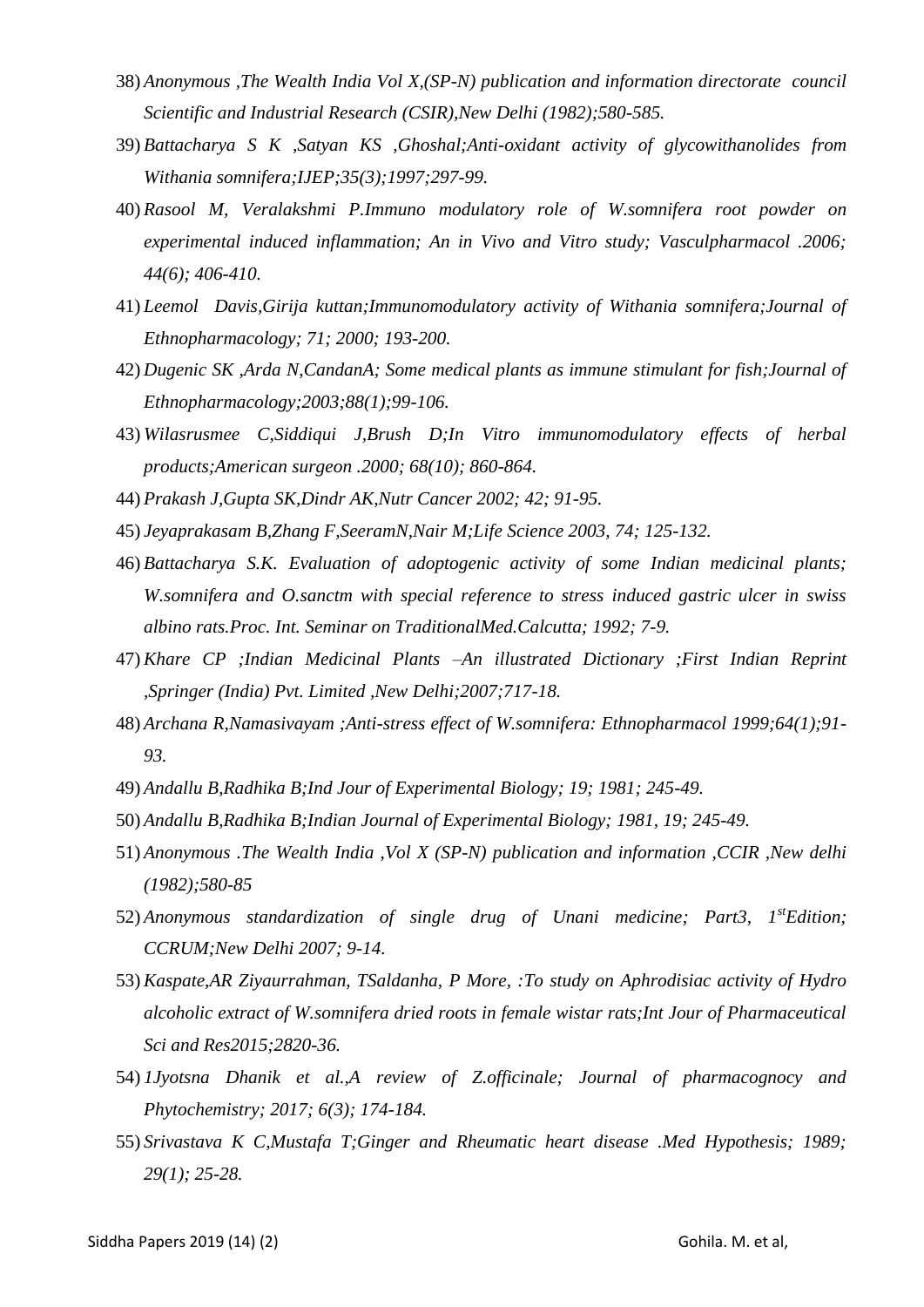- 56) *Junk HW ,Yoon CH ,Park KM ;Hexane fraction of Z.rhizomacrudus extract inhibit the production of nitric oxide and proinflammatory cytokines in LPS stimulated BV2 microglial cells;Foood chemistry and Toxicology;2009;47(6);1190-1197.*
- 57) *Suekawa M,IshigeA,YussaK.Pharmocological studies on Ginger pharmacological action on pungent constituents, (6) Shogoals and (6) Ginngerol;Journal of Pharmacobiodyn; 1987; 7; 13-18.*
- 58) *Ongi T,Minami M,Kuraishi Y,Satoh M:Capsaicin like effect of (6) Shagaol on substance P containing primary afferents of rats;a possible mechanism of its analgesic action .Neuropharmacology; 1992; 31(11); 1165-69.*
- 59) *EleazuCO, Eleazu KC: Physico chemical properties and Anti-oxidative potential of 6 new varieties of Ginger (Z.officinale);American Journal of Food Technology; 2012; 7(2); 214- 221.*
- 60) *Masuda T,MaekavaT,HidakaK;Chemical studies on Anti-oxidant mechanism of Curcumin. Analysis of oxidative coupling products from curcumin and linoleate.J.ofAgri and Food Chem;2001; 49(5); 2539-2547.*
- 61) *Wang CC,ChenLG,Lee LT and Yang LL;Effect of (6) Gingerol, an anti-oxidant from ginger, on inducing in human leukemic HL-60 cells, inVivo; 2003; 17(6); 641-645.*
- 62) *Dr .Dev Prakash,Nishant singh katiyar,Amrit pal singh,Anil kumar gangwar;Evaluation of Anti-arthritic potential of Zingiber officinale in experimental rats;EJPMR; 2016; 2(4); 305-8.*
- 63) *Funk JL,fyre JB,Ozarzo JNTimmermann BN; Comparative effective of Two Gingerol containing Z.officinale on experimental Rheumatoid arthritis;J Nat Prod; 2009, 72; 403-407.*
- 64) *Dugenic SK ,ArdaN,CandanA; Some medical plants as immune stimulant for fish;Journal of Ethnopharmacology;2003;88(1);99-106.*
- 65) *PuriA,SahaiR,SinghKL; Immino stimulant activity of dry fruit and plant materials used in Indian Traditional Medicinal System for after child birth and invalids;Journal of ethnopharmocology;2000;71(1-2);89-92.*
- 66) *Agarwal BB,Shishodia S;Molicular targets of dietary agents for prevention and therapy of Cancer;Biochem Pharmacol 5, 14; 71(10); 1397-1421.*
- 67) *Akhani SP;Anti-diabetic activity of Z.officinale in streptozotocin induced type I Diabetic rats;Jour of Pharmacol, 2004Jan, 56(1); 101-105.*
- 68) *Miri P,bae J and Lee DS:Anti-bacterial activity of (10) –gingerol and (12) gingerol isolated from ginger rhizome againt peri odontal bacteria; PhytotheryRes, 2008; 22; 1449-8.*
- 69) *Kamrul Islam,Asma Afroz Rowsni ,Md Murad Khan ;Anti-microbial activity of ginger (Z.officinal) extract against food borne pathogenic bacteria;International Journal of Science environment in Technology ,Vol .3,No 3 ,2014,867-871.*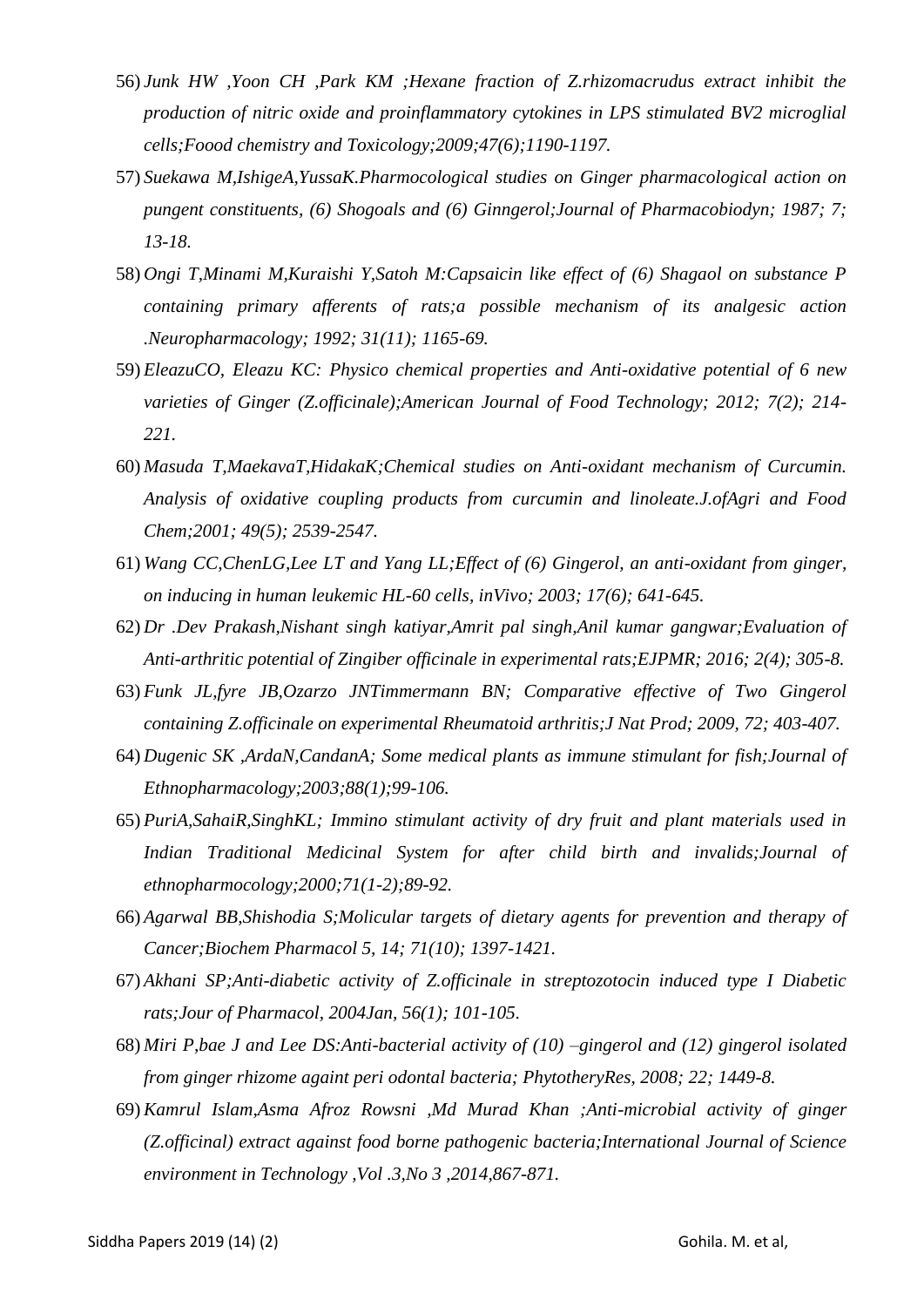- 70) *Ma J,Jin X,Yang L and Liu XL,: Diaryl –heptanoides from the rhizomes of Zingiber officinale ,Phytochemistry 2004;65(8),1137-1143.*
- 71) *Verma SK,Singh J,Kamersra R and Bordia A;Effect of Ginger in platelet aggregation in man; Indian Journal of Med Res.1993, 98; 240-242.*
- 72) *Zoheir A Damanhouri et al.,A review on therapeutic potential of P.nigram ,the king of spices;Med Aromatic Plants ;2014;3:161;*
- 73) *Bang JS, Oh da H, Choi HM, Sur BJ, Lim SJ, et al. (2009) Anti-inflammatory and antiarthritic effects of piperine in human interleukin 1beta-stimulated fibroblast-like synoviocytes and in rat arthritis models. Arthritis Res Ther 11: R49. 23*
- 74) *Akbar et al.,Anti-oxidant activity of P.longum and P.nigram fruits in Bangladesh /WJPS 2014; 2(9) 931-941.*
- 75) *Sharma S, Kalia NP1, Suden P2, Chauhan PS2, Kumar M1, et al. (2014) Protective efficacy of piperine against Mycobacterium tuberculosis. See comment in PubMed Commons below Tuberculosis (Edinb) 94: 389-396.*
- 76) *ShamkuwarPB,Shahi SR,Jadhav ST(2012);Evoluation of Anti-diarrhoeal effect of black pepper;Asian Journal of Plant Science and Research 2;48-53.*
- 77) *Nirwane AM Bapet AR (2012); Effect of methanolic extract of Piper nigrum fruits in ethanol CC14 induced hepato toxicity in Wistar rats;Der pharmacia Lettre 4; 195-802.*
- 78) *Mao Q,Huang Z,ZhongXM,Xianyf IP SP (2014);Piperine reverses the effect of Corticosterone on behavior and hippocampal BDNF expression in mice.74;36-41.*
- 79) *Makhov P,Golovine K,canter D,Kutikov A,Simhon J(2012);Co-administration of Piperine and docetaxel results in improved anti-tumour efficacy via inhibition of CYP3A4 activity,72; 661- 667.*
- 80) *Dhanalakshmi et al., Phytochemistry and pharmacology of P.longum-A systematic review;WJPPS ,Vol 6(1);2007*
- 81) *Chauhan khushbu,Solanki Rohinin,Pattel anal,Macwan carol;Phytochemical and therapeutic potential of Piper longum .Linn;IJRAD, 2011, 2(1), 157-161.*
- 82) *Chikkanna D,Dinesha Ramadas,Harsha R KarshyapSubhas Chandrappa Mundasada,Sandhosh Kumar ;In Vitro Anti-Inflammatory activity of proteins isolated from pippali (Piper longum);2016;RJLBPCS 2(1);P.No;34.*
- 83) *Mumtha kumara,B K Ashok,B Ravishankar,Tarulata N Pandya,Rubinarayan Acharya;Anti – inflammatory activity of two variety of Pippili (Piper longum.Linn);AYU;33(2);2012;307- 310.*
- 84) *Sharma A and Singh R: Screening of Anti –inflammatory activity of some indigenous drug of carrangeenan induced hind paw oedema in rats.Bull.Med.Res 1980:2; 262.*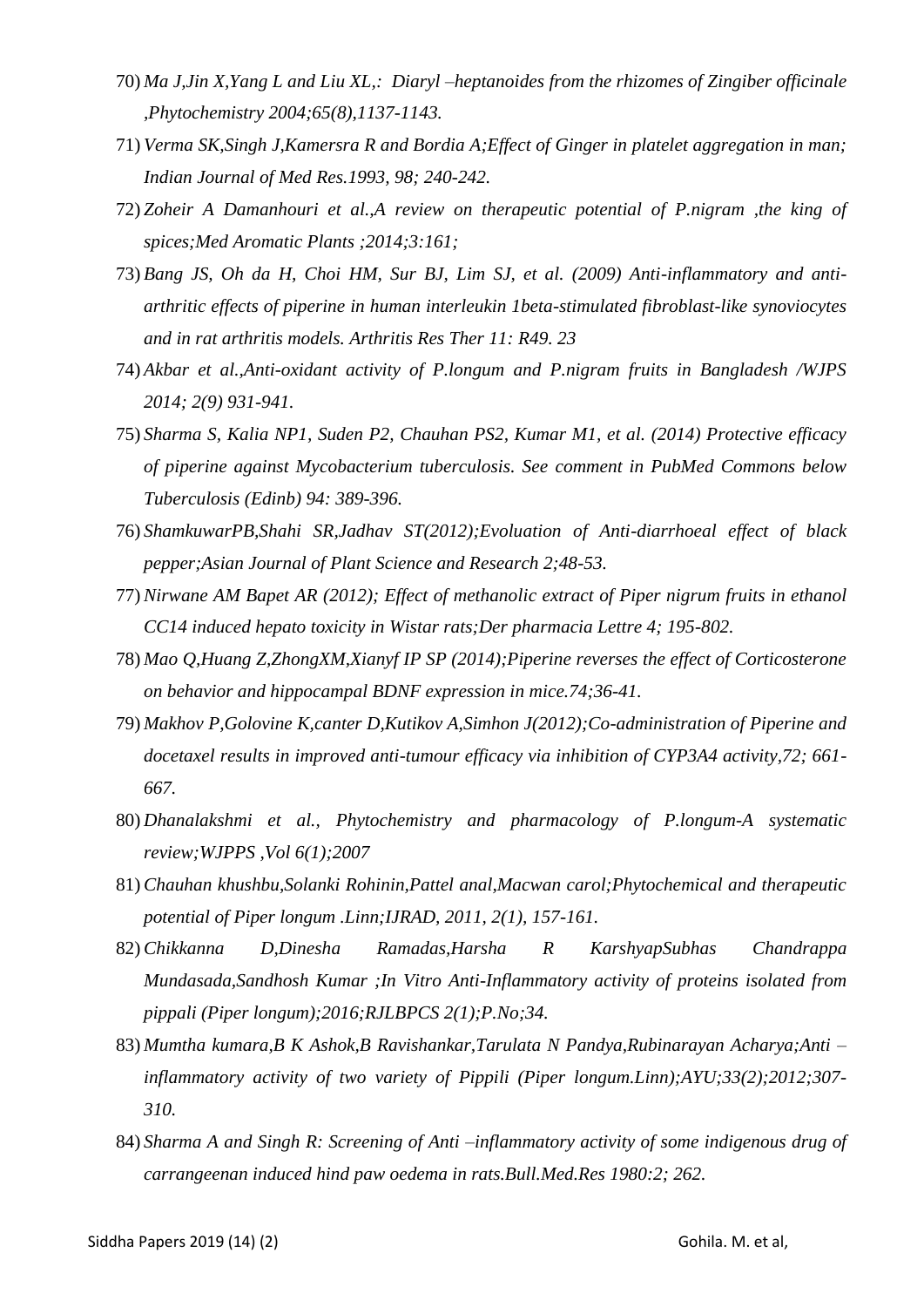- 85) *Yende SR,Sannapuri VD,Vyawahare NS;Anti-Rheumatoid activity of aqueous extract of P.longum on freunds adjuvant induced arthritis in Rat;IJPSR ;2010;I(9);129-133.*
- 86) *Subhash R,Yende ,Vrushali D,Sannapuri ,Niraj S ;Anti-Rheumatoid activity of Aqueous extract of P.longum on freunds adjuvant induced arthritis in rats;Int Jour of Pharm Science and Res ;2010;8232 .1 (9-5);129-133.*
- 87) *Manavalan G et al, Chemical and some pharmacological studies on leaves of Piper longum.Indian J pharm science 1979:41:190.*
	- 88) *Stoha JR ,Xiaso PG ,Bauer R (2001) constituents of Chinese piper spices and their inhibitory activity on prostaglandin &Leucotriens biosynthesis in vitro ,Journal of Ethanopharmacology ,75;133-139.*
	- 89) *Proity Nayeeb Akbar,Ismet Ava Jahan;Anti-Oxidant activity of P.longum ad P.nigram fruits grown in Bangadesh;WPJS 2014; 2(9); 931-941.*
	- 90) *Mishra P (2010),Isolation,spectroscopic characterization and computational modeling of chemical* constituents *of Piper logum natural product .International journal of Pharmaceutical science review and research .2(2); 10-27.*
	- 91) *Jagruthi A,Patel ,Urvi S.Shah; Hepato protective activity of P.longum traditional milk extract carbon tetrachloride induced liver toxicity in Wistar albino rats; Bol Latinoam caribe plant med 8 (2);121-128;2009.*
	- 92) *Dhirender Kaushik,Rubi rani,Pawan Kaushik,Disha Sacher and Jyoti yadav;In Vitro and In Vivo Anti-asthmatic studies of plant Piper longum.Linn; International Journal of Pharmocology ;Vol 8;Issue 3;2012;192-197.*
	- 93) *Shanmugam manoharan,Simon sylvan,krishnamoorthi Vasudevan ,Subramanian balakrishnan;Antihyperglycemic and Antilipidperoxidative effect of P.longum ,dried fruits in Alloxan induced Diabetic Rats;Journal of Biological Sciences;;2006;Vol 7;I(1);161-168.*
	- 94) *E.S.Sunila ,G.Kuttan ;Immunomodulatory and Anti-tumor activity of P.longum Linn and Piperine ;Journal of Ethnopharmacology 90 (2004);339-346.*
	- 95) *Palatty A.S and Shivanna K.R. Pollination ecology of cardamom (Elettaria cardamomum) in the Western gats,India;Journal of tropical Ecology;23(2007);493-496.*
	- 96) *Ravindran P.N,Shaylaja M,Babu K.N,False Cardamomum,2002; Medicinal and Aromatical plants industrialprofiles,30( Cardamomum);330-340.*
	- 97) *Owoyele B V,olaleye S B,Oke J M,Elegbe R A;;Anti-inflammatory and Analgesic activity of Nothospondias staudii ,Nigerian Journal of Physiological Science,2004: 19(1-2);102-106.*
	- 98) *Radhi N,recta K.H,Madiratta P K,jain H,Cough C;2003 ;Effect of oxytocin in formalin induced pain response in mice;Indian Jour of Pharmacology,35;128-136.*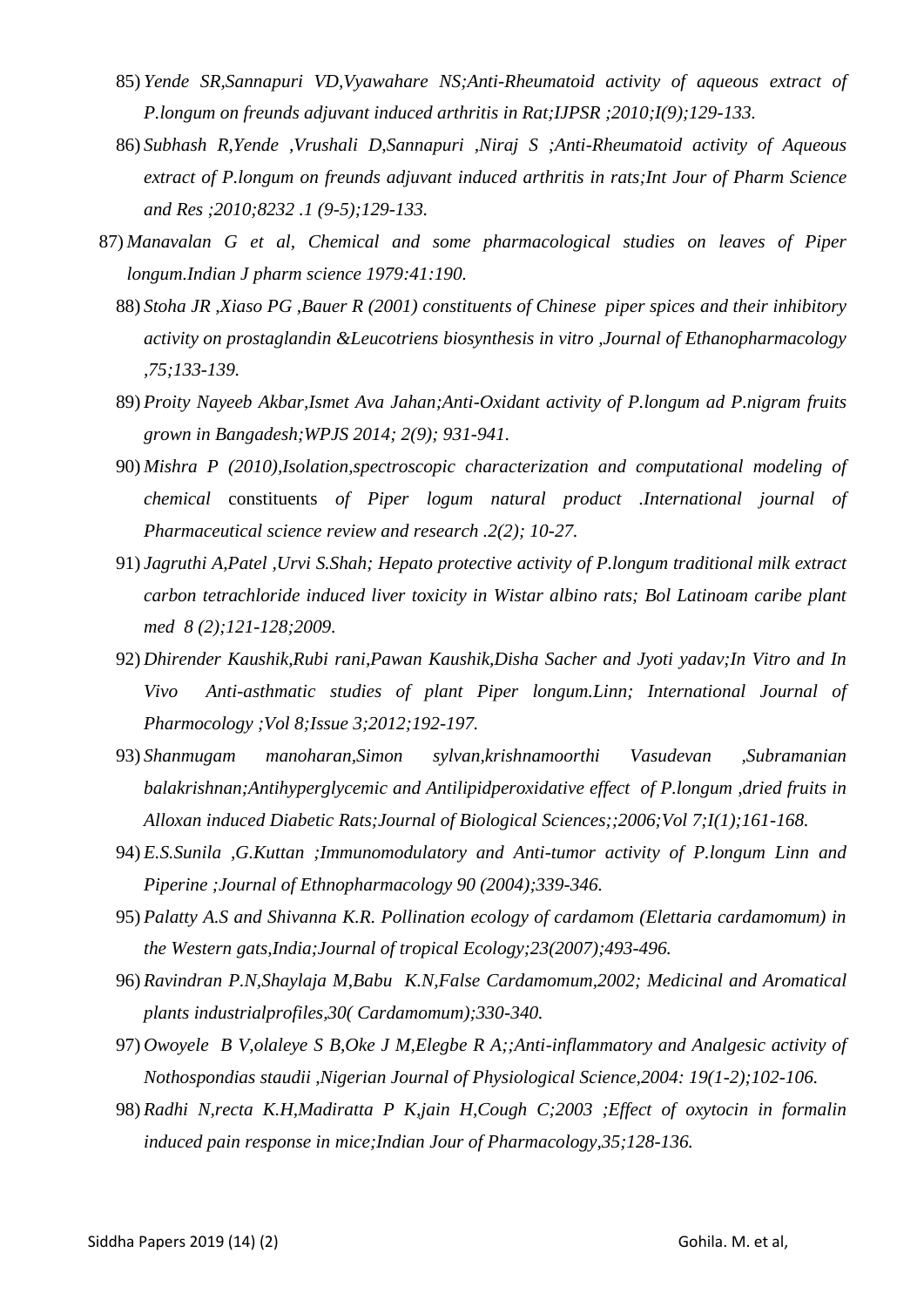- 99) *Nithya sermugapandian,Rubini R,martina V;Anti inflammatory activity of Elettaria cardamomum oil on Carrangeenan induced paw oedema using rats based on tumour necrosis factor α,Intereukin 6 and Interleukin 1 levels in serum;AJPCR;2018;11(2);207-209.*
- 100) *Al.Zhhair H,l Sayesh B,Ameen HA,al Shoora H;Pharmacological studies of Elettaria cardamomum oil in animals; Parmacologica research 1996;34;79-82.*
- 101) *Amin F.Majdalawiesh and Ronald I Carr;Invitro investigations of the potentialimmunomodulatory and Anti-Cancer activity of black pepper (Piper nigram)and Cardamomum(Elettaria cardamomum);Journal of medicinal food;Vol 13;2;2010;1131.*
- 102) *Gurdip S, Kiran S,Marimuthu P,Isidorova vera 2008; Anti-oxidant and Antimicrobial activities of essential oil and varies oleoresins of Elettaria cardamom (seeds and pods); Journal of the Science of Food and Agriculture, 88(2); 280-289.*
- 103) *Nayar S,Nagar R,Gupta R;Antioxidant phenolics and flavonoids in common Indian foods;J Assoc Physician India ;1998;46(8);708-710.*
- 104) *Kumar V.L,Shivkar Y.M, Wormicidal activity oflatex of Calotropis procera;Indian Journal of Pharmacology; 2003; 35; 128-136.*
- 105) *Capasso F,Mascolo N,Autore G,Ramano V; Laxative and production of autocoids by rat colon;J Pharm .Pharmacol 13;1986;627-29.*
- 106) *Sripanid kulchai Bugorn ,Wangpanch Varima,laupattarakasem Pisamai,Suwansakri jamsai,Jirakulsomchok Dusit;Diuretic effect of selected Thai ,indigenous medicinal plants in Rats;Journal of Ethnopharmacol,2001;75;185-190.*
- 107) *Rai N,Yadav S,Verma AK,Tiwari L and Sharma RK;A monographic profile on quality specifications for a herbal drug and spice of commerce –Cuminum cyminum Linn;IJAHST 2012;1(1);1-12.*
- 108) *Sangeetha P Bhat,WassemRizhvi ,Anil kumar ;Effect of C.cyminum seeds extract on pain and inflammation;Journal of Natural remedies;Vol (14)(2) July 2014.*
- 109) *Bat SP,Rizvi W and Kumar A;Effect of Cuminum cyminum Linn seed extract on pain and inflammation;Journal of Natural Remmedies; 2014; 14(2); 186-192.*
- 110) *Purima N,Hossain N,Saha M;Anti-hyperglycemic and analgesic studies with methanol extract of mixture C.cyminum and C.sativum seeds;JCPR;2015(7);80-84.*
- 111) *Saini N Singh GK,NagoriBP:Spasmolytic potential of medicinal plants belonging to family Umbelliferae;Int.Journal of Ris Ayurvedha; 2014;5;74-83.*
	- 112) *Allahghadri T,Rasooli I,Owlia P,Nadooshan MJ,Ghazanfari T,Teghizadesh M; Antimicrobial property ,Anti-oxidant capacity and cytotoxicity of essential oil from Cumin produced in Iran J Food Sci. 2010;75(2);H54-61.*